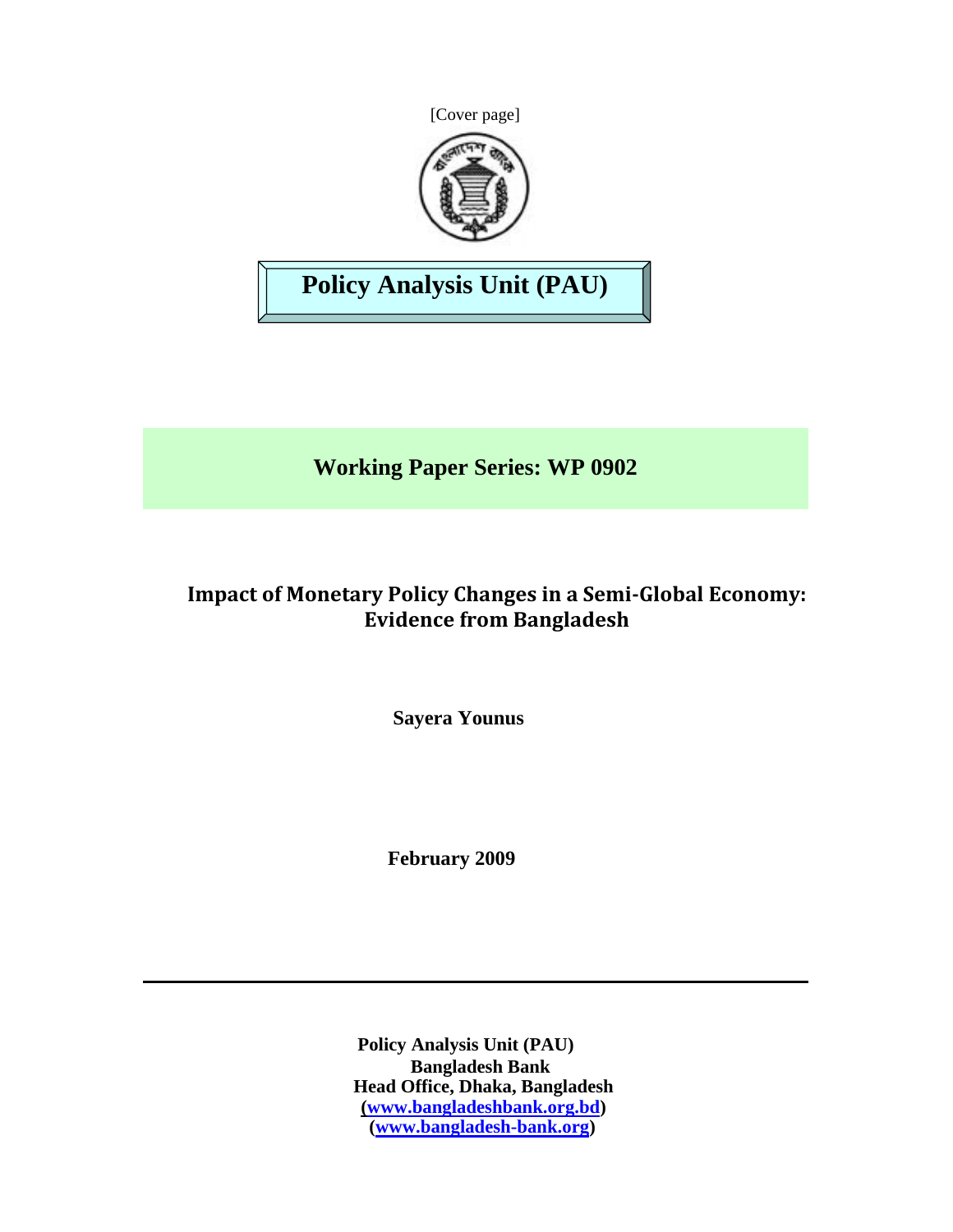

# **Policy Analysis Unit\* (PAU)**

# **Working Paper Series: WP 0902**

### **Impact of Monetary Policy Changes in a SemiGlobal Economy: Evidence from Bangladesh**

**Sayera Younus**

**February 2009** 

### **Copyright © 2009 by Bangladesh Bank**

*\* In an attempt to upgrade the capacity for research and policy analysis at Bangladesh Bank (BB), PAU prepares and publishes Working Papers on macroeconomic issues as a part of its routine activities. These papers reflect research in progress, and as such comments are most welcome. It is expected that these papers would eventually be published in learned journals after undergoing due review process. Neither the Board of Directors nor the management of, or any agency of the Government of Bangladesh necessarily endorses any or all of the views expressed in these papers. The latter reflects views based on professional analysis carried out by the staff of Bangladesh Bank, and hence the usual caveat of research reports applies.*

**[An electronic version of this paper is available at www.bangladeshbank.org.bd]**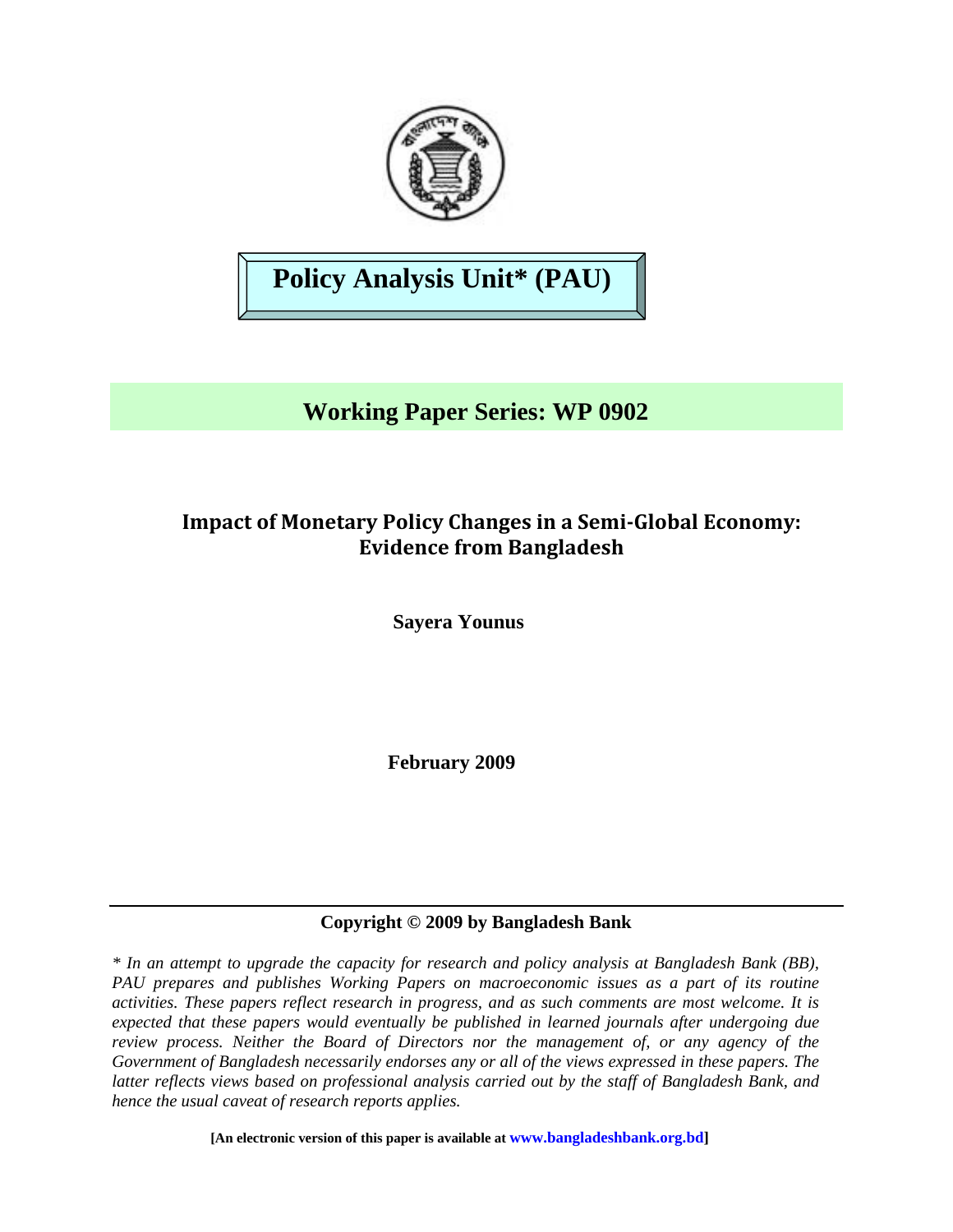### **Impact of Monetary Policy Changes in a SemiGlobal Economy: Evidence from Bangladesh**

Sayera Younus1

#### **Abstract**

*The study examines the impact of changes in monetary policy in Bangladesh. Specifically, the study examines the impact of domestic and foreign monetary shocks on Bangladesh's major economic aggregates. In the context of a semiglobal economy such as Bangladesh, the conduct of monetary policy becomes increasingly more difficult as globalization proceeds. It becomes important to examine the impact of changes in relevant 'foreign' variables (e.g., interest rate, money supply, exchange rate) while formulating domestic monetary policy. The empirical results of the present analysis show that innovations to foreign money supply have significant impacts on Bangladesh's real exchange rate, interest rate, and output. However, foreign money supply does not create much impact on Bangladesh's money supply or price level. The results also indicate that innovations to Bangladesh's money supply have significant impact on Bangladesh's interest rate, price level, and output.* 

Key Words: Monetary Policy, Macroeconomic Variables. JEL Classification: E52, E63

<sup>1</sup> Senior Research Economist, Policy Analysis Unit, Bangladesh Bank. Email: sayera33@yahoo.com. The author would like to thank Dr. Mustafa K. Mujeri, Chief Economist for his valuable comments and suggestions on earlier drafts of the paper. Any remaining errors are, however, the author's own.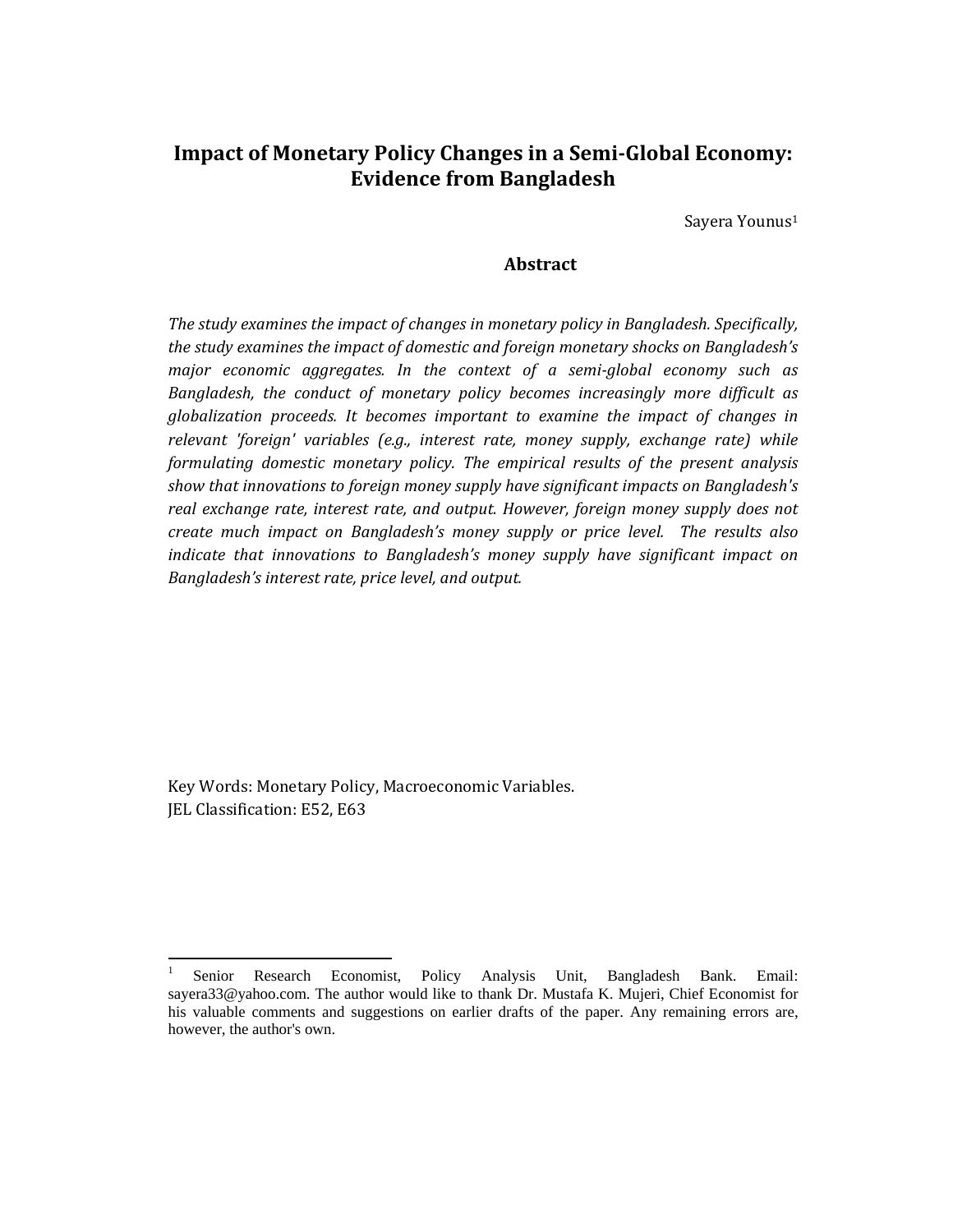### **Impact of Monetary Policy Changes in a SemiGlobal Economy: Evidence from Bangladesh**

#### **I. Introduction**

In the context of growing openness of the domestic economy and increasing integration with the rest of the world, global economic and financial developments today make monetary policy decisions more complex than it was before. This paper aims to identify the impact of monetary policy changes resulting from both internal and external sources to assist in formulating sound monetary policy and increasing the resilience of the domestic economy to cope with changing global environment. Such considerations are important for a small open economy like Bangladesh which is extremely vulnerable to external factors including policy changes abroad. I

There are three important factors that determine the extent to which a domestic economy can become vulnerable to foreign shocks e.g., the degree of integration of financial and goods markets, the relative size of the economy, and the exchange rate regime. In this context, Parry (1998) concludes that "....*greater integration of financial and goods markets has increasingly subjected domestic economies to the effects of changes in economic conditions abroad and has importantly affected the monetary policy transmission mechanism. However, these developments do not imply that domestic monetary policy is necessarily less effective...*".

In this backdrop, the study examines the impact of both domestic and foreign monetary policy changes on Bangladesh's economic aggregates. In this paper, India's money supply is used as the measure of foreign monetary policy change. The rationale for using India's money supply rests on possible contagious cross boarder effects. India's economy is large relative to that of Bangladesh and Bangladesh shares most of its border with India; India also is one of our major trading partners. Therefore contagious effect through border and trade can have significant impact on domestic macroeconomic variables particularly inflation and output.

The paper is organized as follows. The introduction of this section is followed by a review of the relevant literature in section II. In section III, Bangladesh's trade pattern covering major trading partners is analyzed. Section IV provides a comparative view of the monetary policies pursued by Bangladesh and India. Methodological considerations,, model variables and empirical results are discussed in section V while section VI provides the conclusions.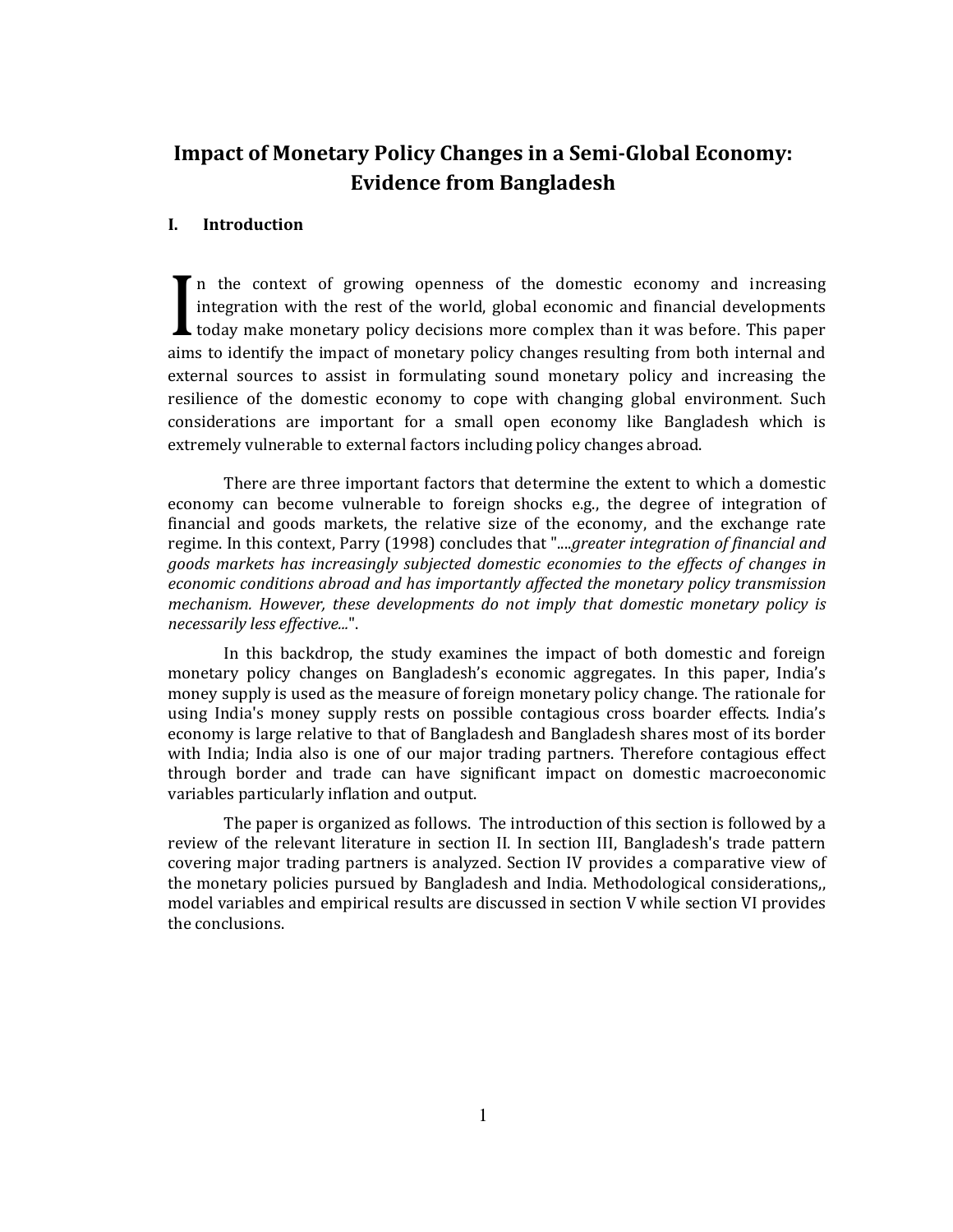#### **II. A Brief Review of the Literature**

To understand the impact of monetary policy, one should examine the interdependence among policy and target variables. Two strands of literature are relevant. First, the literature that discusses the relationship among domestic money, the price level, interest rate, exchange rate and output. Second, the literature that deals with the impact of foreign monetary policy on the domestic macroeconomic variables. An increased degree of globalization plays an important role in transmitting economic shocks from a large country to a small country. In our study, Bangladesh is a small country relative to India.

Many studies have examined the relationship between monetary policy effectiveness and macroeconomic variables in developed countries. Examples of these studies include Bernanke and Blinder (1992), Friedman and Kuttner (1992), Leeper, Sims and Zha (1996), McCandless and Weber (1995), and Sims (1992).

Relatively few studies have examined the relationship between domestic monetary policy and macroeconomic variables in developing countries such as Bangladesh. Studies that do examine monetary effectiveness in Bangladesh include Parikh and Starmer (1988), Hossain (1996), and Ahmed (2002‐03).

Using monthly data on the cost of living index of Dhaka middle‐class families (P) and money supply (M1), Parikh and Starmer (1988) examine the impact of M1 on P during the period 1975:2 to 1986:4. Parikh and Starmer's (1988) results show that causality in Bangladesh runs from P to M1 and not from M1 to P. The results remain robust when M2 is used in place of M1 and the growth rate of the money supply and inflation are used in place of M1 and P.

Hossain (1996) uses data from 1973‐1989 to examine the causal relationship between two definitions of money (M1 and M2) growth and wholesale price index inflation in Bangladesh. Hossain (1996) finds unidirectional causality running from M2 to WPI, but not from M1 to WPI. Unlike Parikh and Starmer (1988), Hossain (1996) does not find evidence of causality running from price level to money. Hossain's (1996) cointegration tests show that there are long-run equilibrium relationships between M1and WPI and M1 and WPI.

Ahmed (2002‐03) examines the causal relationships between money, output, interest rates, and price level using quarterly data from Bangladesh, India, and Pakistan. Ahmed's results are based on Granger causality tests. For the period 1974:2 – 1998:4 Ahmed finds that changes in Bangladesh's broad money supply  $(M_2)$  do not lead to changes in Bangladesh's output, interest rate, or price level. However, output, the interest rate, and the price level each Granger cause M2.

Based on these studies, we cannot reach a conclusion regarding the relationship between money growth and inflation in Bangladesh. Ahmed (2002‐03) and Parikh and Starmer (1988) find unidirectional causality from prices to money, while Hossain (1996) finds unidirectional causality from money growth to inflation. It is important to note that each of these studies suffers from omitted variables. The studies exclude potentially important variables including the exchange rate and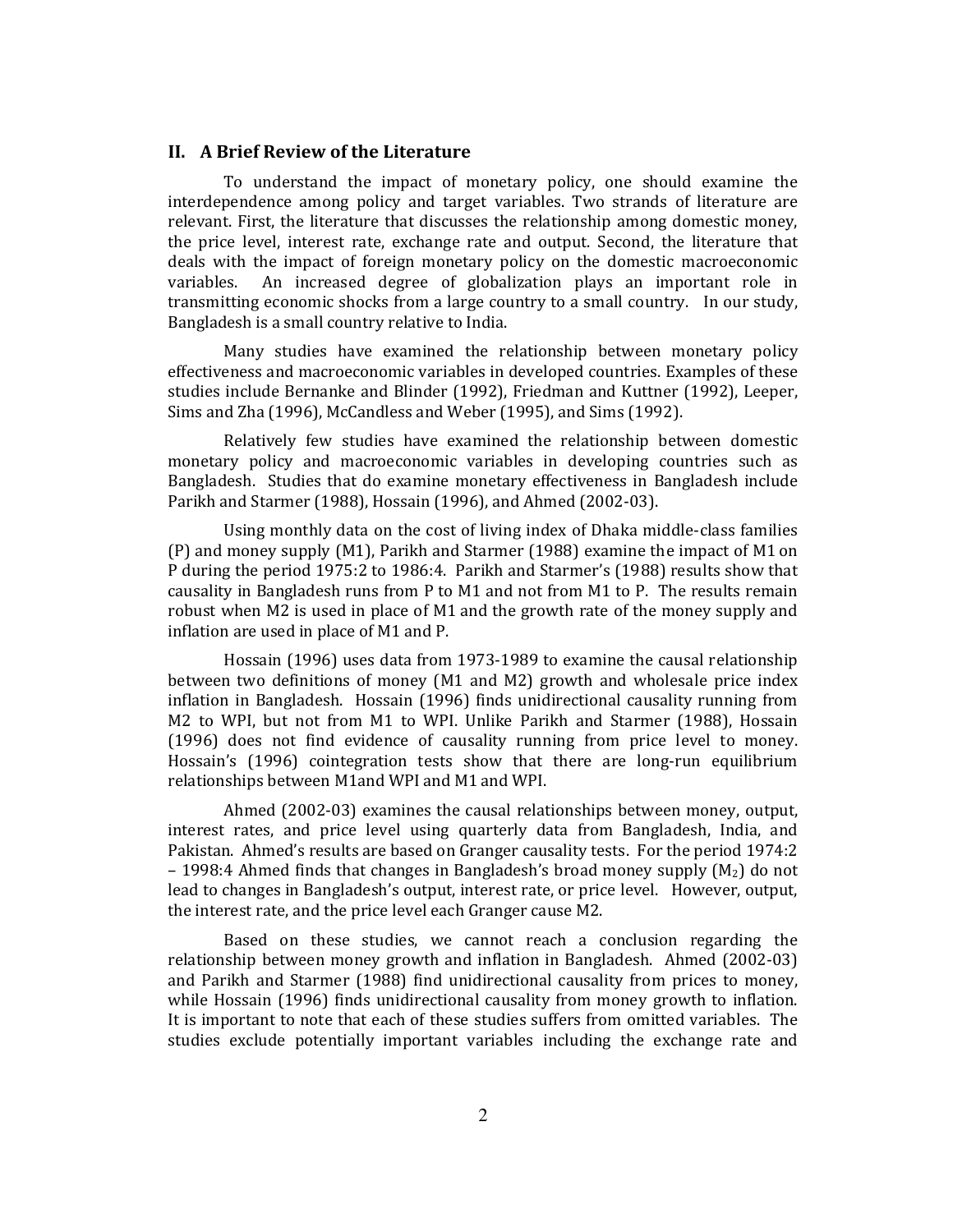foreign variables.2 Furthermore, Parikh and Starmer (1988) and Hossain (1996) base their results on bivariate causality tests.

Increased globalization plays an important role in transmitting economic shocks between countries. As stated by Fumio (1994), policy coordination between foreign and domestic variables during the 1980s became very important due to growing interdependence among nations. As international interdependence grows, changes in foreign economic policies exert greater influence on domestic economies. As a result, the ability of domestic policymakers to control the domestic economy declines. To measure effectiveness of domestic policy, it is necessary to consider the actions of foreign policymakers.

Many studies examine the impact of foreign monetary shocks on macroeconomic variables in developed countries. Examples include Amuedo-Dorantes and Wheeler (2001), Cushman and Zha (1997), Mixon, Pratt, and Wallace (1979), Selvor and Round (1996), and Sheehan (1992). In general, the literature on foreign monetary policy and domestic macroeconomic variables shows that U.S. monetary policy has a significant positive impact on macroeconomic variables in other developed countries. However, results vary across exchange rate regimes.

Relatively few studies have examined the impact of foreign monetary shocks on macroeconomic variables in developing countries, and none of the existing studies use data from Bangladesh. Farrell (1980) examines the impact of U.S. monetary policy on Mexico's monetary policy. Hoffmaister, Roldos and Wickman (1997) examine whether the external sector has an impact on macroeconomic variables in Sub-Saharan African countries.

Farrell (1980) shows that the U.S. monetary base has a significant impact on Mexico's monetary base, while the impact of the U.S. monetary base on the interest rate differential and inflation differential are not significant. Farrell (1980) suggests that Mexico's policy makers should keep an eye on the direction of U.S. money supply, rather than U.S. prices, while attempting to evaluate the impact of their own money supply.

Hoffmaister, Roldos and Wickman (1997) examine the sources of macroeconomic fluctuations in Sub‐Saharan African countries. They divide the countries into CFA franc countries (where exchange rates are pegged with the French franc) and non-CFA franc countries (where exchange rates can adjust frequently).

Hoffmaister, Roldos and Wickman (1997) examine whether differences in macroeconomic fluctuations between CFA franc and non‐franc countries are due to domestic shocks or external shocks. Variance decompositions and impulse response functions, derived from a five-variable SVAR, show that the main source of output fluctuations in Sub‐Saharan African countries is domestic supply shocks. External shocks also have some impact on the domestic output, prices and the real exchange rate. The impacts are greater in CFA franc countries than in non‐CFA franc countries.

<sup>&</sup>lt;sup>2</sup> The results of Parikh and Starmer (1988) differ from those of Hossain (1996) in part due to differences in the specification of the inflation variable. Hossain (1996) uses the wholesale price index, while Parikh and Starmer (1988) use a consumer price index for Dhaka middle-income families.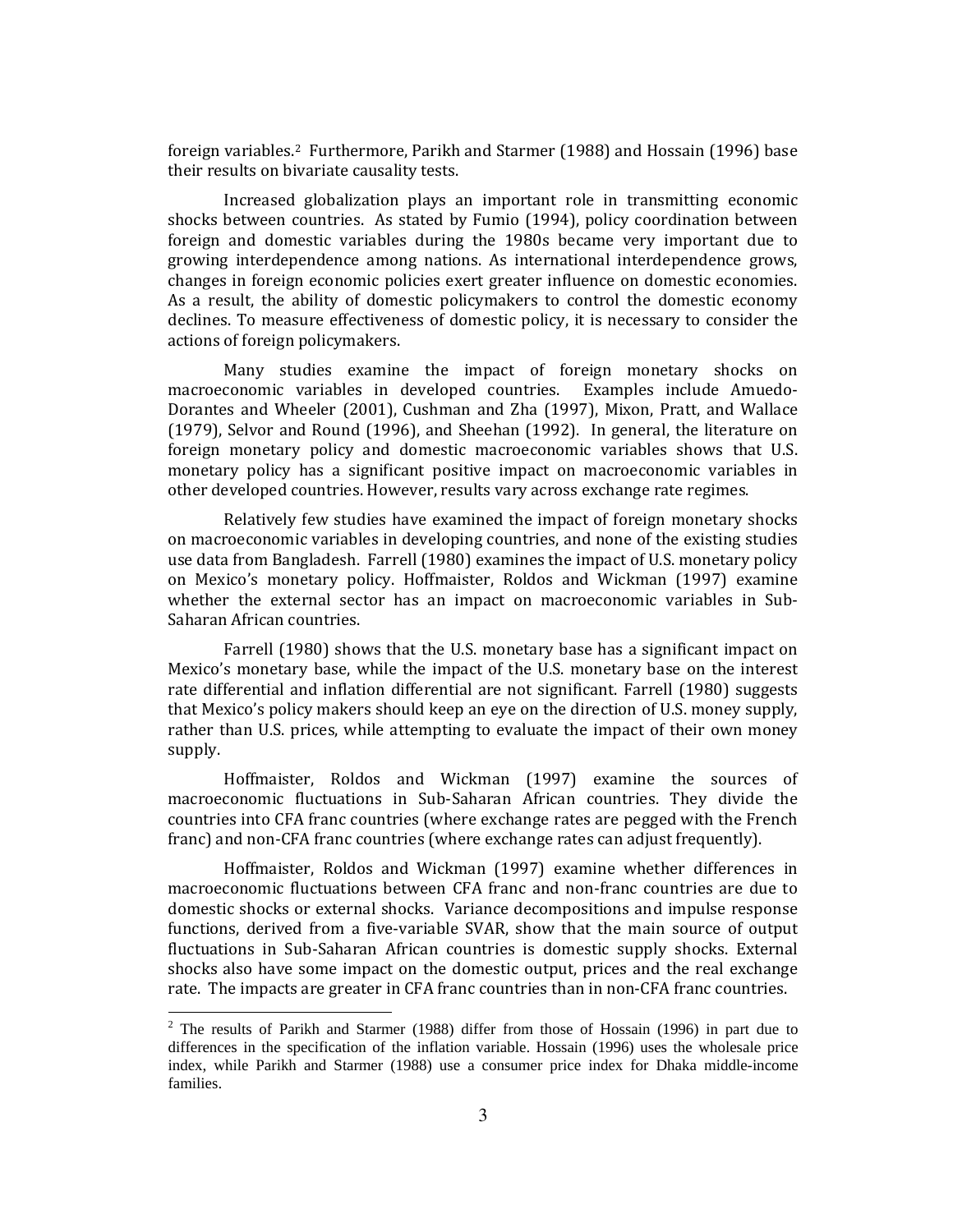The above studies suggest that foreign monetary policy may have a strong impact on the domestic economy of developing countries. Evidence shows that Mexican monetary policy is strongly influenced by the U.S. monetary policy. Studies based on Sub‐Saharan African countries show that external shocks also have an impact on output and the price level.

#### III. **Trade Pattern of Bangladesh**

 Bangladesh's direction of trade to major trading partners is shown in Table 1. In 2007, Bangladesh trade deficit with China was the highest followed by India, Singapore, Hong Kong and Japan and while Bangladesh enjoyed trade surplus with Unites States and Germany. The destination wise pattern of imports under cash during FY07 revealed that the People's Republic of China topped the list of suppliers. The major items imported from China were cotton (all types), cotton yarn/thread, cotton fabrics, boilers, machinery and mechanical appliances, electrical machinery etc. India is the second largest supplier followed by Singapore, Hong Kong and Japan. The main imported item from India were cotton (all types), cotton yarn/thread and cotton fabrics, cereals, mineral fuels, mineral oils, boilers, machinery and mechanical appliances etc. On the other hand, the USA was the most prominent buyer followed by Germany, United Kingdom and France. The major export items were readymade garments, fish, shrimps and prawns, jute manufactures, leather and leather manufactures etc. Analyses of trade pattern reveal that Bangladesh imports similar products from all major importing countries while the cost of imports varies over countries. India is the nearest neighbor; therefore, imports from India give the opportunity to import at low cost contributing to further economic integration.

| Table 1: Bangladesh Trade Balance with Major Trading Partners in 2007 |                                |                             |                             |                                 |  |  |  |  |
|-----------------------------------------------------------------------|--------------------------------|-----------------------------|-----------------------------|---------------------------------|--|--|--|--|
|                                                                       | TW (avg. of FY00 and FY<br>01) | Export<br>(million<br>US\$) | Import<br>million)<br>US\$) | Trade balance<br>(million US\$) |  |  |  |  |
| China                                                                 | 0.0699                         | 87.84                       | 2771.64                     | $-2683.80$                      |  |  |  |  |
| India                                                                 | 0.1734                         | 209.71                      | 2646.58                     | $-2436.87$                      |  |  |  |  |
| Singapore                                                             | 0.0850                         | 50.08                       | 1137.49                     | $-1087.41$                      |  |  |  |  |
| <b>USA</b>                                                            | 0.2155                         | 2930.68                     | 470.41                      | 2460.27                         |  |  |  |  |
| Hong Kong                                                             | 0.0598                         | 113.33                      | 769.05                      | $-655.72$                       |  |  |  |  |
| Japan                                                                 | 0.0906                         | 114.45                      | 653.84                      | -539.39                         |  |  |  |  |
| Germany                                                               | $\ast$                         | 1648.1                      | 413.68                      | 1234.42                         |  |  |  |  |

TW=Trade weight

\*Trade Weight for Germany alone is not available while trade weight for total Euro area is 0.2318

Source: *Direction of Trade Statistics*, YEARBOOK 2008, IMF.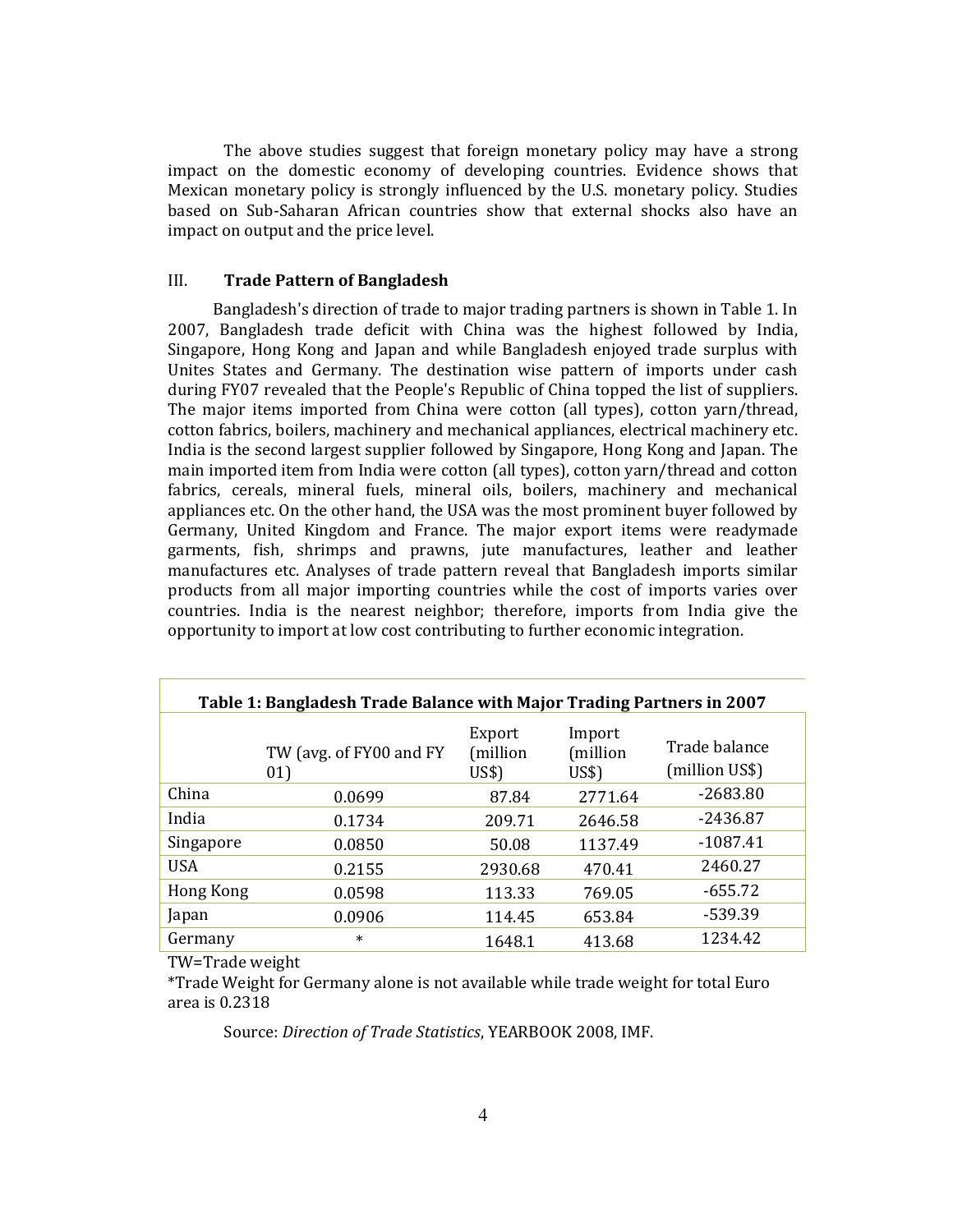From Figure 1 it is evident that since 1990 Bangladesh's imports from India increased significantly from 4.02 percent to 17.86 percent in 2008 while export increased moderately from 0.85 percent to 2.46 percent over the same period.



**Figure 1: Trends in Bangladesh's' Export and Import** 

Source: *Direction of Trade Statistics, 2008,* IMF publication.

It is possible that the Bangladesh economy is vulnerable to shocks from each of the major trading partners which may transmit through either the level of integration or relative size of the economy or the exchange rate policies. Since Bangladesh's capital accounts are not fully open, trade can play an important role to transmit the shocks to the domestic economy. In this paper, we use Indian money supply as a foreign variable because India is large relative to Bangladesh and the level of integration through trade is strong. The study may be extended in future to incorporate other major trading partners as well.





*Source: International Financial Statistics, IMF, 2008.*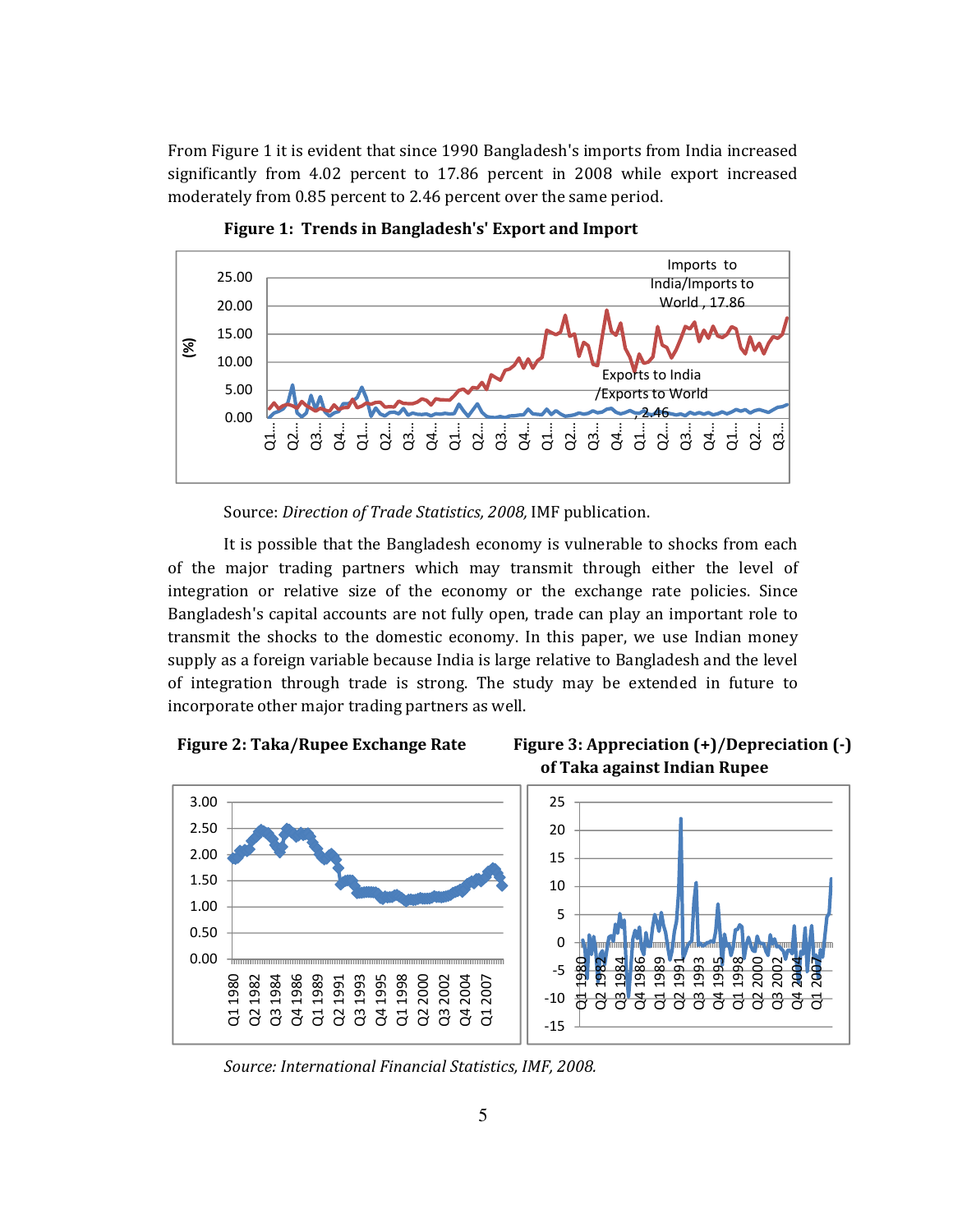In a small open economy like Bangladesh, the exchange rate plays an important role in affecting macroeconomic variables. In order to reduce balance of payment deficits, Bangladesh devalued its currency several times from 1972 to 2002.<sup>3</sup> Therefore, besides domestic and foreign money supply, this paper uses real exchange rate between Bangladesh's Taka and the Indian Rupee to see whether depreciation/appreciation of the exchange rate between Taka and Indian Rupee had any significant impact on domestic output. Figure 2 shows the trend of Taka/Rupee exchange rate while Figure 3 shows the rate of appreciation and depreciation Taka vis‐a‐vis Indian Rupee. The figures reveal that Taka lost competitiveness in the 1990s due to 22 percent appreciation of Taka against Rupee in Q3 1991 and further in 1993. During 2008, Taka per Indian rupee appreciated from 0.99 percent in Q1 2008 to 11.38 percent in Q4 2008.

During the 1990s, Taka remained relatively expensive to Rupee which among others helped to increase imports from India because Bangladeshi consumers enjoyed lower prices of imported products compared with domestic products. Given the potential key role of the interest rate in monetary transmission mechanism, the model also includes a domestic (Bangladesh) interest rate because after the FSRP in the 1990s liberalization of interest rates was a prime area where reforms took place.

However, the perceived benefits and costs of economic integration of a country with a larger country have to be seen in the context of the economy's resilience to possible shocks within the open economy framework and the quality of its macroeconomic framework and institutions. Hence, we examine the impact of India's money supply on Bangladesh's money supply to see whether India's monetary policy has any influence on Bangladesh's money supply, interest rate, price level, and output.

#### **IV. Monetary Policy in Bangladesh and India**

#### **Monetary Policy in Bangladesh4**

Bangladesh gained independence in 1971. The country went through a turbulent period of economic and political crisis during 1974-1975. This was in the midst of a historically high inflation of about 40 percent per annum during 1972‐1975. Available studies suggest that the main source of high inflation of the period was excessive money supply growth in a war-ravaged economy (Hossain, 1995, 2000).

On the economic front, there was a modest breakthrough during the mid‐1980s. The economy started to grow at a steady pace of about 4.5 percent per annum (Hossain, 1995, 1996). Data for the past few years show that the economy has moved to an upward growth path of about 6 percent per annum. Therefore the 1980s and the 1990s represent a phase of moderate inflation and a relatively high economic growth.

<sup>&</sup>lt;sup>3</sup> With effect from May 31, 2003 Bangladesh entered a regime of floating exchange rate where the exchange rate is determined through demand and supply of the currency

<sup>&</sup>lt;sup>4</sup> Source: Unpublished review on Monetary Policy, 2004.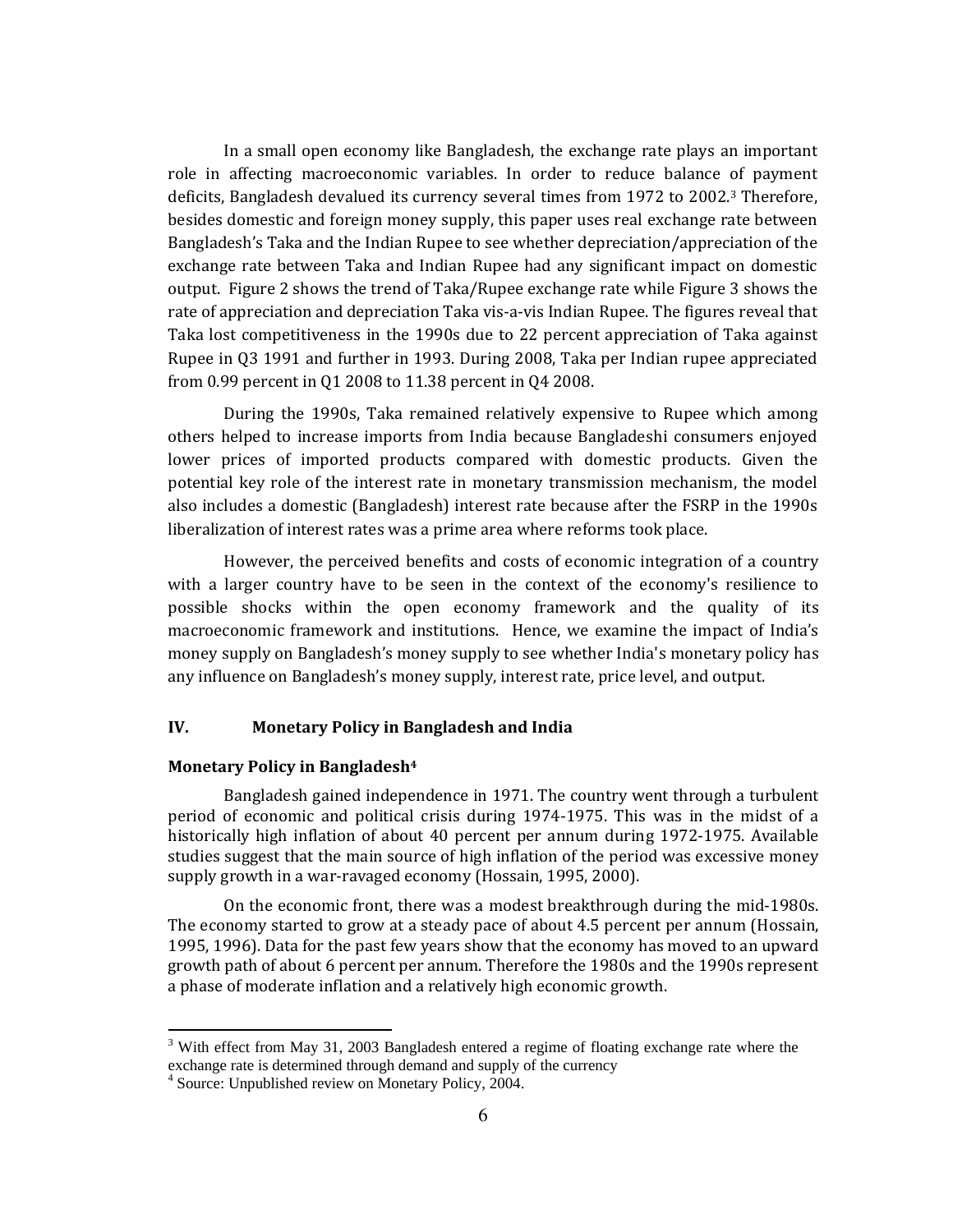On the financial front, the Bangladesh Bank is responsible for formulation and implementation of the country's monetary policy. According to the Bangladesh Bank Order of 1972, the aim of monetary policy is "to support highest sustainable output along with reasonable price stability"*.* The major instruments that are presently used are: Bank Rate, Cash Reserve Requirement, Statutory Liquidity Requirement and Open Market Operation, and Repo and Reverse Repo Operation. Bangladesh Bank sets target of growth of broad money (M2) keeping in view the expected growth of real income, permissible rate of inflation and the change in income velocity of money.

During the period of 1970s and 1980s, the yearly average growth rate of broad money was recorded at 17.70 percent and 21.59 percent respectively. This steep rise in money supply was backed by sectoral credit policy and easy refinances facility of the monetary authority. Throughout the 1970s and 1980s, both selective and quantitative credit control measures were adopted to provide adequate credit to the state owned enterprises and other priority sectors to achieve the government's development objectives at the cost of inflation. Average inflation in 1970s was 16.76 percent, which went down to 10.18 percent in the 1980s. Since the adoption of the Financial Sector Reform Program in 1990, the policy stance shifted toward indirect control. The growth of broad money was to be maintained at levels consistent with real output growth and stable, moderate inflation using indirect monetary instruments. Money supply registered a lower yearly average growth of 12.90 percent in the 1990s. The yearly average inflation declined to 5.69 percent during the same period. However, broad money grew at a comparatively higher rate of 15.11 percent during 2001-2003. Inflation did not increase due to increase in GDP. During 2001-2003, GDP increased by 5.01 percent compared to 4.81 percent in the 1990s. Average inflation further declined to 3.04 percent.

A market based floating exchange rate system was introduced in Bangladesh from May 31, 2003. This is expected to bring adjustment of the exchange rate to changing market and economic conditions. Prior to its floatation, the Taka was pegged to a basket of hard currencies and the exchange rate was adjusted occasionally depending on the trend of appreciation of the real exchange rate of Taka, originating from a relatively high rate of inflation in Bangladesh vis‐à‐vis its trading partners. The switch of the exchange rate regime from the pegged to a floating one took place in an environment of balanced economic fundamentals. The Taka remained relatively stable after the float. Thus, despite some concern, the transition turned out to be smooth. The dealers in the market have now adjusted to the new environment. With the floatation of the exchange rate, the monetary authorities have gained greater control over monetary instruments.

Bangladesh is practicing monetary targeting since her independence in 1972 under different exchange rate regimes. Prior to 1990, the policy was based on direct control of various instruments, such as volume and direction of credit and interest rates. Since the adoption of Financial Sector Reform Program in 1990, the policy stance has shifted toward indirect control.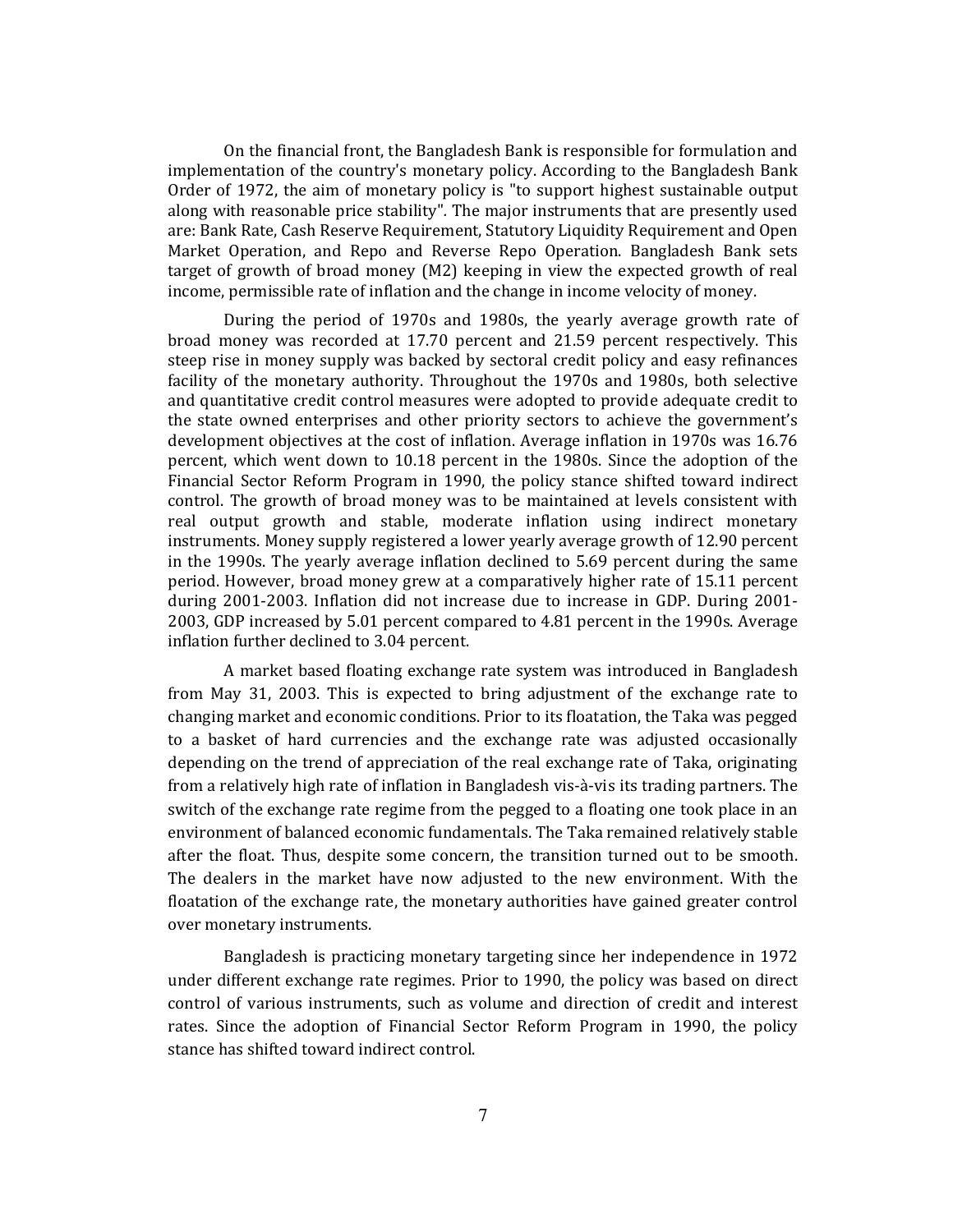Until 1990, the deposit and lending rates were administered interest rates. During that period, interest rates were revised rarely to adjust to inflation. However, in order to introduce market based interest rate system, a new interest rate policy was put in place in early 1990. Under this policy, banks were allowed to determine their interest rates for both deposit and lending. Initially Bangladesh Bank used to prescribe the interest rate bands for different categories of lending. And the banks were allowed to move freely within the bands. Gradually the interest rate bands for lending were widened and ultimately withdrawn in April 1992, except three priority sectors (agriculture, export and small and cottage industries). Interest rate bands for lending to agriculture and small and cottage industries were lifted in August 1999. Still there is interest rate ceiling for export loans. Floors on deposits, were in force until February 1996, thereafter they were withdrawn.

Though Cash Reserve Requirements and/or Statutory Liquidity Requirements are direct in nature, these are being used as effective instrument from the beginning. Banks were required to maintain 5 percent of their total time and demand deposits as cash reserve requirement and 25 percent of time and demand deposits as statutory liquidity ratio until mid 1980s. In1987, cash reserve requirement was raised to 10 percent and continued until 1990. Thereafter prescribed liquidity ratio of scheduled banks was gradually reduced to 20 percent of which 5 percent was the cash reserve requirement. The cash reserve requirement was lowered to 4 percent in late 1999. In view of injecting more liquidity in the economy, however, the liquidity ratio was further reduced to 16 percent effective from November 2003, leaving cash reserve requirement unchanged at 4 percent. However, in the face of upward inflation in the domestic economy, the CRR was raised to 5 percent with effect from March 01, 2005 and SLR from 16 percent to 18 percent on October 1, 2005.

Open market operation as policy instrument was not much effective until 1990. In 1990, Bangladesh Bank introduced its own security called "90‐Day Bangladesh Bank Bill". Later "30‐Day Bangladesh Bank Bill" was also introduced in 1995. Until 1997, Bangladesh Bank Bills were bought and sold through auctions as a part of its open market operation. The process of auction through market based interest rates was also extended to government treasury bills from early 1990s. In 1997, auction of Bangladesh Bank Bills was discontinued and government treasury bills are being used as instruments for open market operation since then.

Repurchase Agreement (Repo) and reverse Repo were introduced for banks and financial institutions as indirect monetary policy tools for day-to-day liquidity management in response to temporary and unexpected disturbances in the supply and demand for money. Repo auction enables banks to place bids for funds collateralized by treasury bills. The Bangladesh Bank accepts the bids to the extent needed to maintain the intended level of market liquidity. Reverse Repo auction is the counterpart of Repo auction, in which the banks submit offers of their excess funds, which the Bangladesh Bank accepts to the extent needed to maintain the intended level of liquidity. The inflow of liquidity with Repo operations helps in easing seasonal volatility in the call money rate and stabilize the money market. To encourage and facilitate inter-bank Repo operations with same day recording of the transfers of securities, steps, such as the introduction of primary dealership system, were taken to activate the secondary market for government treasury bills/bonds. To establish a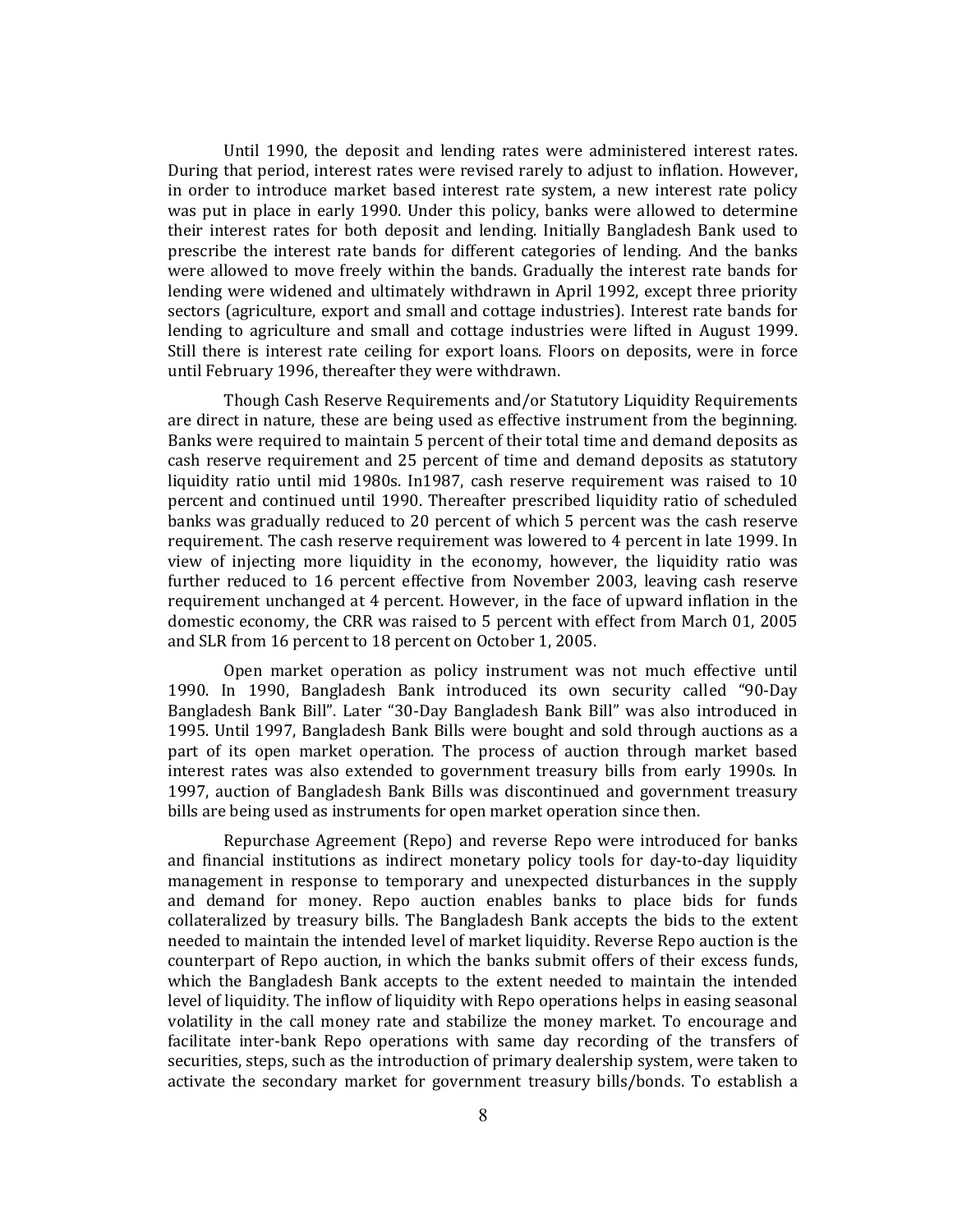high-tech standard transaction mechanism for various government bills/bonds in primary and secondary markets, an on-line system has been put in place since October 20, 2003.

#### **Monetary Policy in India**

Like other developing countries, the broad objectives of monetary policy in India are to maintain a reasonable degree of price stability and to help to accelerate the rate of economic growth. The relative emphasis placed on price stability and economic growth is changed according to the circumstances prevailing at a particular point in time, clarified from time to time in the policy statements of the Reserve Bank (Reddy, 2007). The monetary and credit policy is the policy statement traditionally announced twice a year. There are four main channels which the Reserve Bank of India looks at: (a) quantum channel: money supply and credit (affects real output and price level through changes in reserve money, money supply and credit aggregates) (b) interest rate channel (c) exchange rate channel and (d) asset price channel.

The Indian economy has emerged as a high‐growth economy with the average growth rate of 8.6 percent per annum during FY05 to FY07 where in the last two years the growth rate has averaged 9.1 percent. The average growth rate of the Indian economy over a period of 25 years since FY81 (India's fiscal year is from 1 April to 31 March) has been about 6.0 percent, which is a significant improvement over the annual growth rate of 3.5 per cent over the previous three decades of FY51 to FY80 (Reddy, 2007). Macroeconomic and financial stability together with domestic consumption, investment and export demand are also contributing factors behind higher growth in India. The strengthening of economic activity has been supported by persistent increase in domestic investment rate from 22.9 per cent of GDP in 2001‐02 to 33.8 per cent in 2005‐06 coupled with an efficient use of capital. Domestic saving rate has also improved from 23.5 per cent to 32.4 per cent during the same period due to improvements in both public and private corporate saving (Annual Report, RBI, FY07).

During last one and a half year, the Indian economy has also gone through a lot of changes. Among the changes, increasing openness of the Indian economy plays an important role in achieving higher growth. During this period, India's economic relationship with the rest of Asia was built up through sustained expansion in trade and financial relationships. The share of exports to developing Asia in India's total exports more than doubled from 14 per cent in 1990-91 to almost 30 per cent in 2005‐06. The corresponding share of the region in India's imports also increased from 14 per cent to 21 per cent during this period (Mohan 2006).

Monetary policy framework has also gone through a lot of significant changes. For example, the broad money (M3) was used as the nominal anchor from the mid-1980s based on the assumption of a stable relationship between money, output and prices which was changed in the late 1990s due to ongoing financial openness together with increasing evidence of changes in underlying transmission mechanism.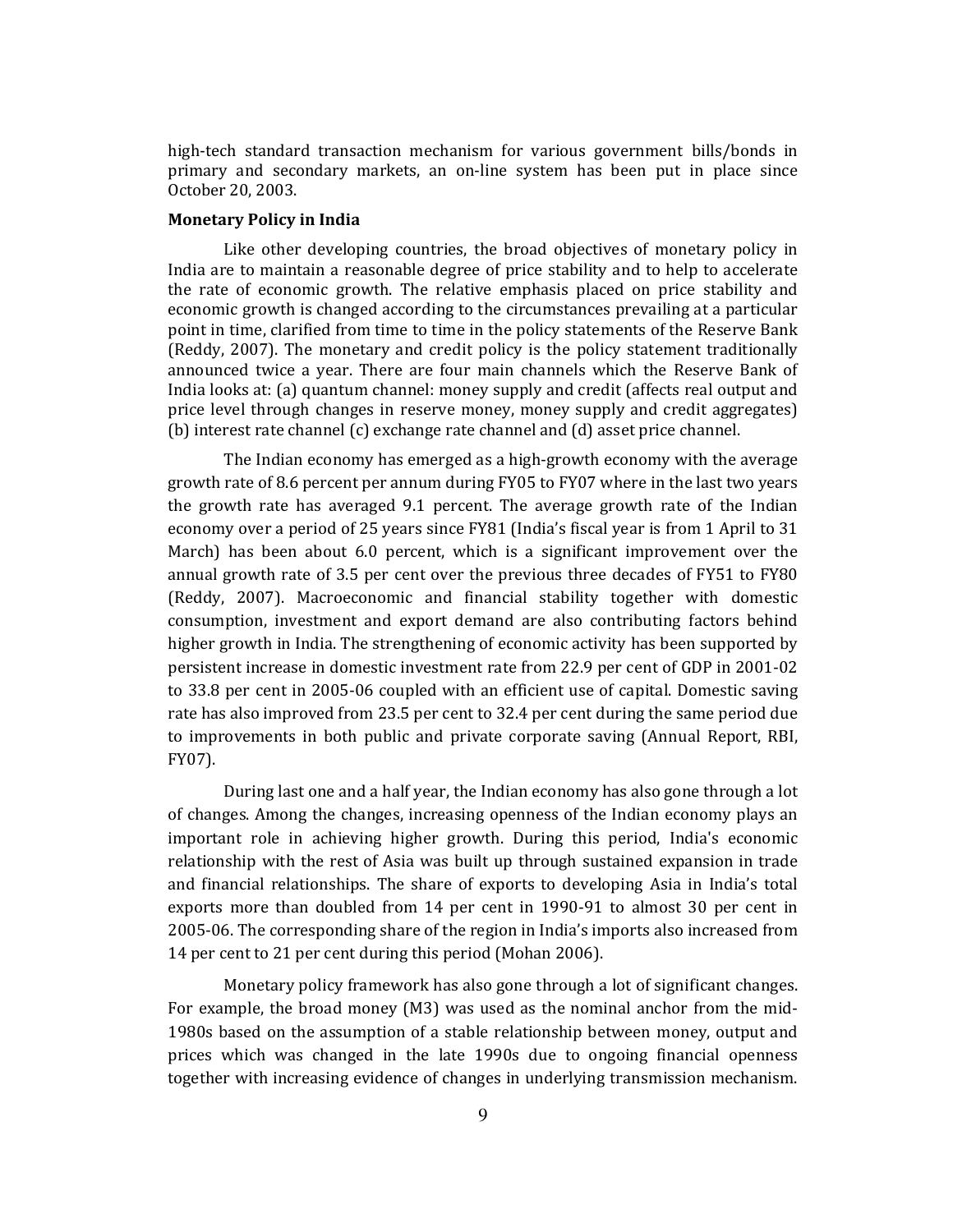The Reserve Bank, formally adopted a multiple indicator approach in April 1998 where interest rates or rates of return in different financial markets along with data on currency, credit, trade, capital flows, fiscal position, inflation, exchange rate, etc., are put side by side with the output data for drawing policy perspectives (Reddy, 2007). Such a shift implemented gradually over the reform period since the early 1990s enabled the economy to gain required flexibility to respond to changes in domestic and international economic environment and financial market conditions more effectively.

 In the changing process, reliance on direct instruments was reduced greatly and a policy preference for indirect instruments became the basis of monetary policy operations. In so doing, the Reserve Bank pursues, *inter alia,* a policy of active liquidity management through open market operations (OMO) and daily reverse repo and repo operations under a Liquidity Adjustment Facility (LAF), Market Stabilization Scheme (MSS) and cash reserve ratio (CRR), and uses the mix policy instruments flexibly as necessary for the situation. However, the traditional emphasis on the use of broad money as an intermediate target has been de-emphasized although the growth in broad money (M3) continues to be used as important indicators. Since 1998‐1999, the Reserve Bank of India has been adopting a multiple indicators approach in its monetary policy.

Some of the important changes in monetary policy framework and operating procedures in India during the 1990s include de-linking of budget deficit from its automatic monetization by the Reserve Bank, deregulation of interest rates, and development of the financial markets with reduced segmentation through better linkages and development of appropriate trading, payments and settlement systems along with technological infrastructure (Reddy, 2007). In addition, improved monetary and fiscal coordination helped inflation outcome to come down significantly during the second half of the 1990s.The inflation rate declined from an average of 11.0 per cent during 1990‐95 to 5.3 per cent during the second half of the 1990s. Lately, despite sustained external capital inflows and continued surge in fuel and food prices in the domestic and external market during 2005‐06, the average headline inflation rate remained at about 4.5 percent and inflation expectations remained well contained despite continued dominance of adverse supply‐side factors due mainly to more focused macroeconomic and monetary management and increasing trade openness. The headline inflation, as measured by the Wholesale Price Index (WPI), was 5.5 percent during January‐March 2008, which was 6.7 percent during the same period preceding year.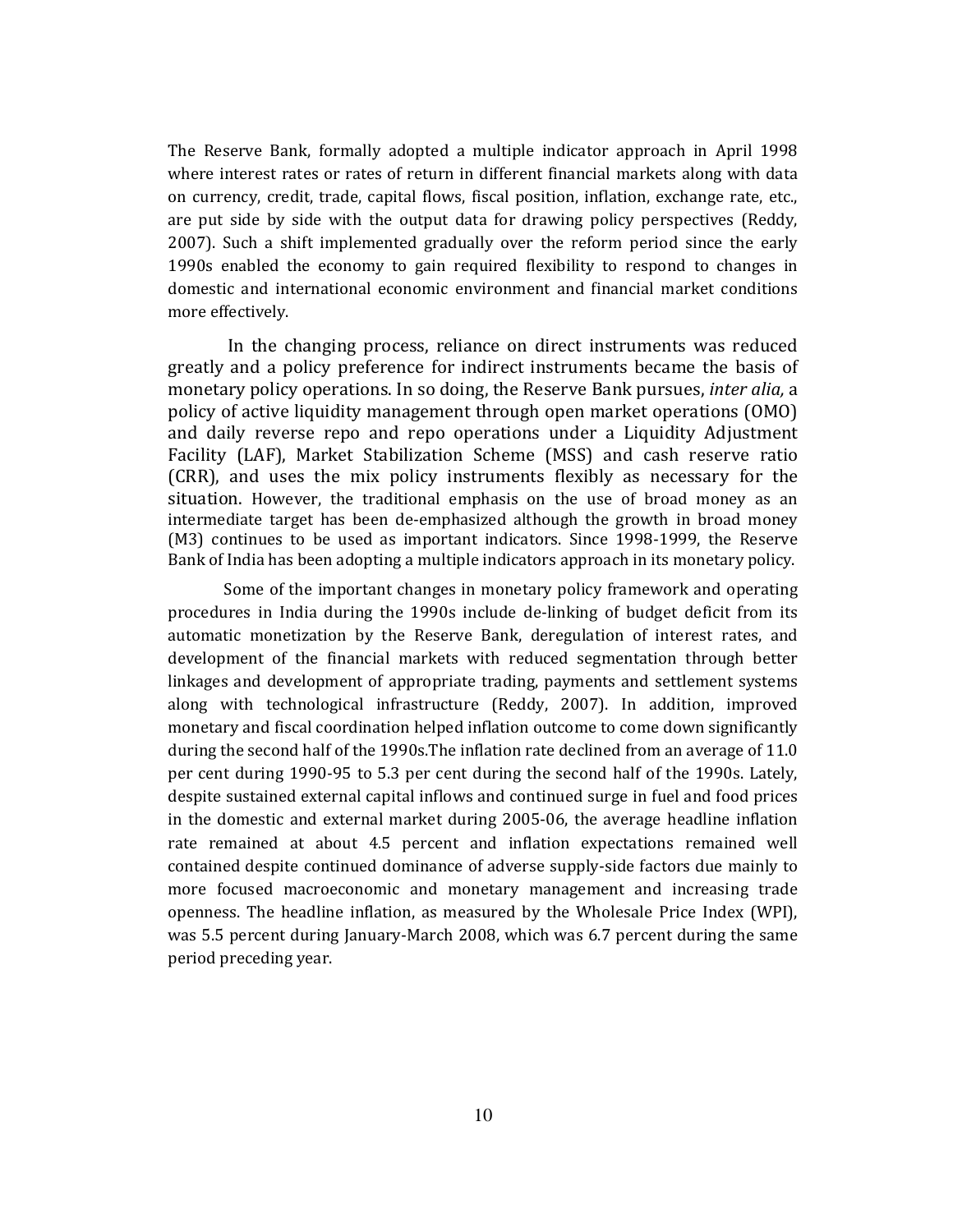This study examines the impact of monetary shocks on Bangladesh. In doing so, we examined the impacts of both domestic and foreign monetary policy on Bangladesh's economic aggregates. Because Bangladesh Bank uses M2 as an intermediate target, we use M2 as our measure of monetary policy shocks. For purposes of comparison, we use India's M2 as our measure of foreign monetary shocks. We examine the impact of domestic and foreign monetary shocks on domestic output (industrial production), the price level (CPI), interest rate (lending rate), and the real exchange rate. India's money supply is used as a measure of foreign monetary policy.5

#### **V. Methodology, Estimation, and Empirical Results**

A near vector autoregressive (NVAR) model is an appropriate econometric technique when we are interested in dynamic relationships among variables in presence of different explanatory variables (Enders, 1995). Based on the assumption that India is a large country relative to Bangladesh, NVAR is estimated. The NVAR contains five variables from Bangladesh and one variable from India. The five equations for the Bangladesh variables are standard VAR equations. That is, in these equations, all model variables enter each equation. Because India is assumed to be a large country relative to Bangladesh, the equation for MI contains lagged values of MI only. Bangladesh variables are not allowed to have an impact on India's money supply.<sup>6</sup>

The NVAR is used to derive VDCs. The VDCs show the portion of the forecast error variance in each variable due to innovations to all system variables. Our concern is with the portion of forecast error variance in LR, CPI, Y, and RER explained by the change in India's monetary (MI) and Bangladesh's monetary policy (MB). If MI explains a significant portion of the forecast error variance in domestic variables, then foreign money has a significant impact on the domestic economy. If MB explains a significant portion of the forecast error variance in domestic variables, then domestic money has a significant impact on the domestic economy.

Akaike's AIC is used to determine the optimal lag length for the NVAR; the maximum lag length examined is eight quarters. As Enders (1995) notes, in the case of an NVAR, seemingly unrelated regression (SUR) estimation provides efficient estimates. Hence, our model is estimated with iterative SUR. The AIC reaches a minimum at lag eight. O-statistics provide evidence that lag 8 is adequate; O-statistics indicate that the residuals from each NVAR equation are white noise.7

<sup>&</sup>lt;sup>5</sup> India's economy is large relative to Bangladesh's, and Bangladesh shares most of its border with India. Hence, we examine the impact of India's money supply on Bangladesh's money supply. We also examine the impact of India's money supply on the real exchange rate and Bangladesh's money supply, interest rate, price level, and output.

 $6$  A series of Granger-causality tests confirms that Bangladesh variables do not have significant impacts on the Indian money supply.

<sup>&</sup>lt;sup>7</sup> With one exception, major policy implications are unchanged when the NVAR lag length is arbitrarily set at four. When the lag length is set at 8, as the AIC suggests, the VDCs indicate that shocks to MI explain a significant portion of the forecast error variance in Y. When the NVAR lag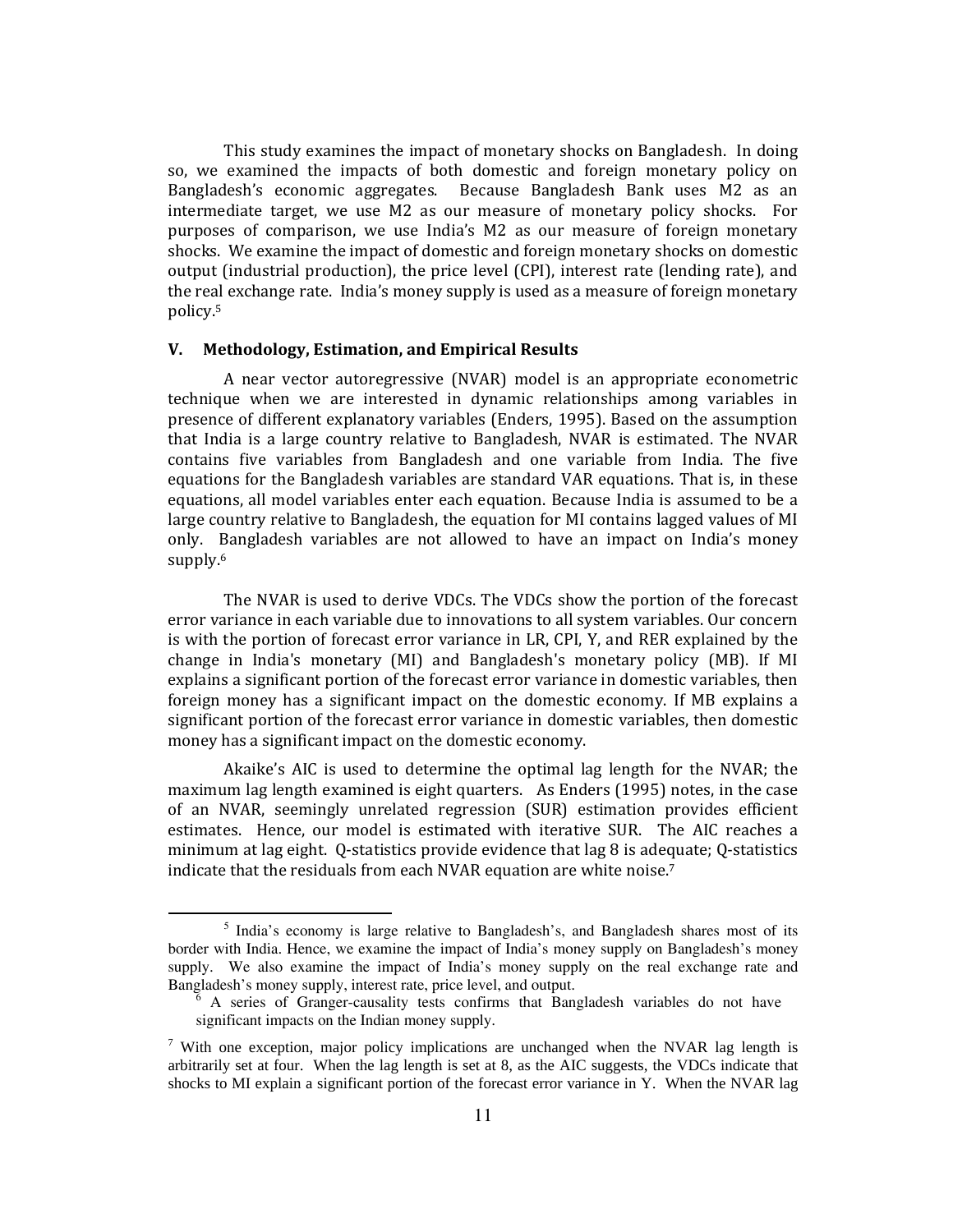To estimate VDCs, orthogonal residuals are required. We use a Cholesky decomposition to orthogonalize the residuals. A Cholesky decomposition requires the variables to be ordered in a particular way. Due to cross-equation residual correlation, when a variable higher in the ordering changes, all the variables lower in the ordering are assumed to change. That is, variables placed higher in the ordering are assumed to have a contemporaneous impact on variables lower in the ordering. Variables lower in the ordering do not have a contemporaneous impact on variables higher in the ordering.

The Cholesky ordering used in this paper is: MI, RER, MB, LR, CPI,  $Y_{\cdot}^{8}$  This ordering implies that the MI innovation is contemporaneously exogenous. MI has a contemporaneous effect on other model variables, but the other model variables have no contemporaneous impact on MI. This is consistent with the assumption that India is a large country relative to Bangladesh. The exchange rate is placed second in the ordering because, in a small open economy, a shock to foreign money will transmit to the domestic economy through the exchange rate. MB is the Bangladesh Bank's policy variable. Because of this, MB is placed third in the ordering. The simple Keynesian view of monetary policy indicates that shocks to the money supply are transmitted to prices and output through the interest rate. Hence, we place the lending rate  $(LR)$ above the CPI and Y in the ordering. $9\text{ }\text{We assume that prices are tricky with respect to }$ changes in output—at least in the current period. Because of this, we place CPI above Y in the ordering. This allows changes in the price level to have a contemporaneous impact on output. However, output does not have a contemporaneous impact on the price level.

#### **Model Variables**

Bangladesh switched from a fixed exchange rate to a floating exchange rate regime in May 2003. Because of this, our sample period covers 1976:1 to 2002:4; quarterly data.10 To examine the dynamic relationships among foreign money, domestic money, the exchange rate, the interest rate, the price level and output, a six‐variable NVAR model is estimated.11 The variables used in the model are:

<u> 1989 - Johann Barn, mars ann an t-Amhain ann an t-Amhain ann an t-Amhain ann an t-Amhain an t-Amhain ann an t-</u>

length is reduced to 4, shocks to MI do not explain a significant portion of the forecast error variance in Y. In is important to note that when the NVAR lag length is reduced to 4, the NVAR's Y equation does not produce white noise errors.

<sup>&</sup>lt;sup>8</sup> The model has also been estimated where RER and MB are switched in the ordering. Policy conclusions are unchanged with this change in the ordering.

<sup>&</sup>lt;sup>9</sup> Efficient market arguments would place LR last in the ordering. Policy conclusions are unchanged by this change in the ordering.

 $^{10}$ Extending the estimation period to 2006:2 produces similar results to those obtained from the sample period that ends in 2002:4. This result is not surprising. Bangladesh devalued its currency approximately 120 times between 1972 and 2001. In some sense, Bangladesh did not have a fixed exchange rate regime prior to May 2003.

 $<sup>11</sup>$ Following Bernanke, Gertler, and Watson (1997), Cushman and Zha (1997), McMillin (1996), and</sup> Sims (1992), we have chosen to estimate our NVAR with the variables in levels (LR) and log levels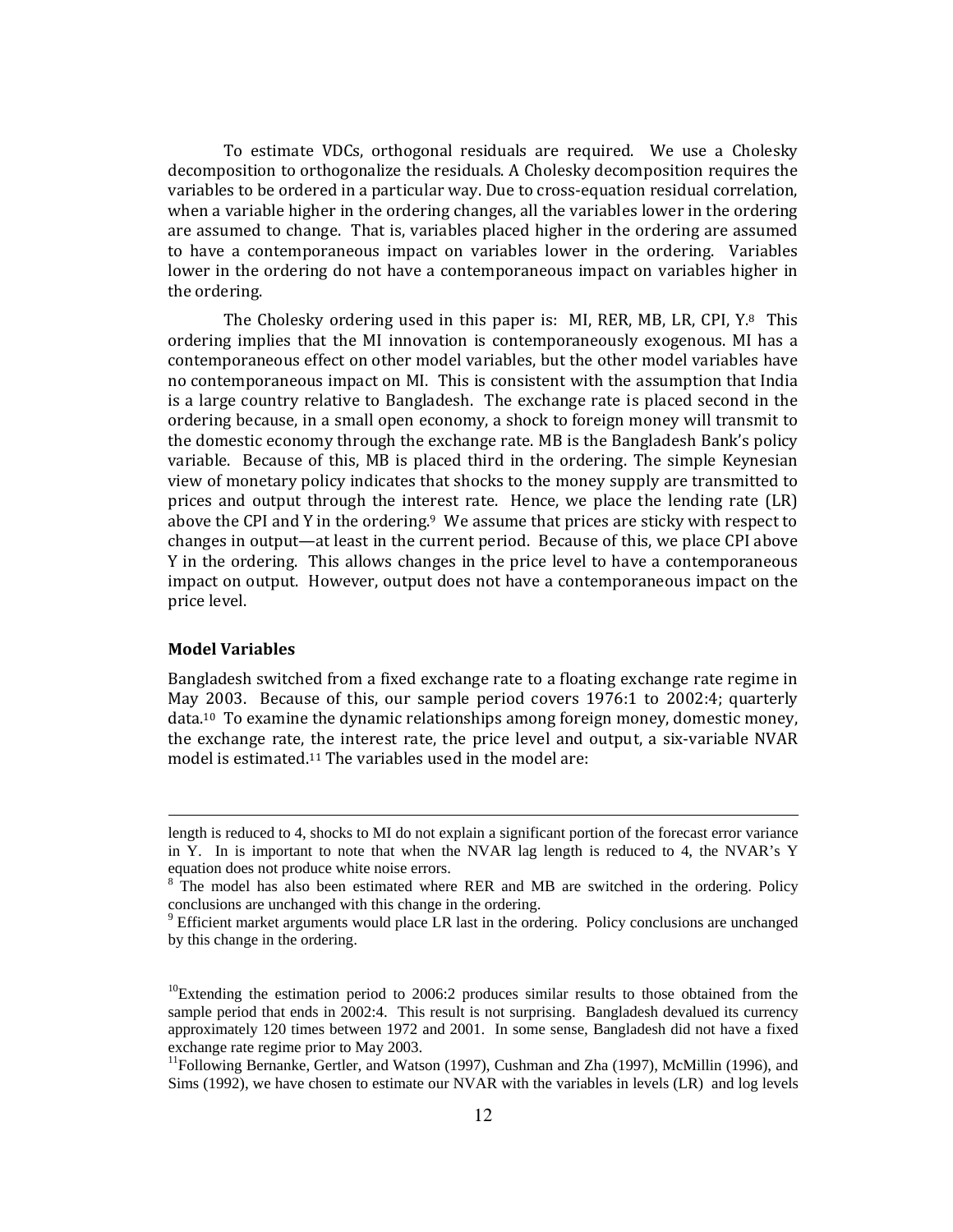MI=log of India's real money supply (M2); MB= log of Bangladesh's real money supply (M2); 12 LR= Bangladesh's lending rate on commercial bank loans; CPI=log of Bangladesh's consumer price index;13 Y= log of Bangladesh's real output measured by industrial production. RER= log of real exchange rate.14 Seasonally adjusted data are used for all the variables with the exception of interest rate. A description of the variables is given in detail in the data appendix.15

#### **Empirical Results**

The empirical results are contained in the VDCs which are reported in Table 2. The estimates of the forecast error variance are considered significant if the point estimate is at least two times as large as its standard error. Five thousand bootstrap simulations are used to construct the standard errors. Because MI is assumed to have exogenous influence on Bangladesh, we report the VDCs for Bangladesh variables only.

The results in Table 2 show that shocks to MI have significant impacts on the real exchange rate (RER), the domestic money supply, and output. At longer time horizons, shocks to MI explain over 45 per cent of the forecast error variance in both LR and Y. Hence, shocks to MI have significant impacts on Bangladesh's domestic economy.

The results in Table 2 also show that innovations to MI explain significant portions of the forecast error variance in RER at all time horizons. In fact, innovations to MI explain over 85 per cent of the forecast error variance in RER at each time horizon, while innovations in MB explain less than 4 per cent of the forecast error variance in RER at each time horizon.

Further analysis of Table 2 shows that innovations to MI explain significant portions of the forecast error variance in LR and Y. At longer time horizons, innovations to MI explain almost 50 per cent of the forecast error variance in LR, while innovations to MB explain at most 13.4 per cent of the forecast error variance in LR. This result has important implications for monetary policy in Bangladesh. Shocks to India's money supply have much larger impacts on interest rates in Bangladesh than do shocks to Bangladesh's own money supply.

<sup>&</sup>lt;u> Andrewski politika (za obrazu za obrazu za obrazu za obrazu za obrazu za obrazu za obrazu za obrazu za obrazu</u> (MI, MB, CPI, Y, RER). Sims, Stock, and Watson (1990) discuss the appropriateness of estimating models in levels.

 $12$  A model has also been estimated with M1 in place of M2 for both India and Bangladesh. Policy implications with respect to the impact on MI and MB on other model variables are unchanged when M1 is used in place of M2.<br> $^{13}$ Data on the wholesale price index for Bangladesh is available on annual basis only.

 $14$  We use the real exchange rate as a channel through which foreign monetary policy transmits to the domestic economy. Adding a trade volume variable to the model might also be useful.

<sup>&</sup>lt;sup>15</sup> A fiscal variable, such as the government budget deficit, might also be an informative model variable. However, quarterly data on the government budget deficit are not available.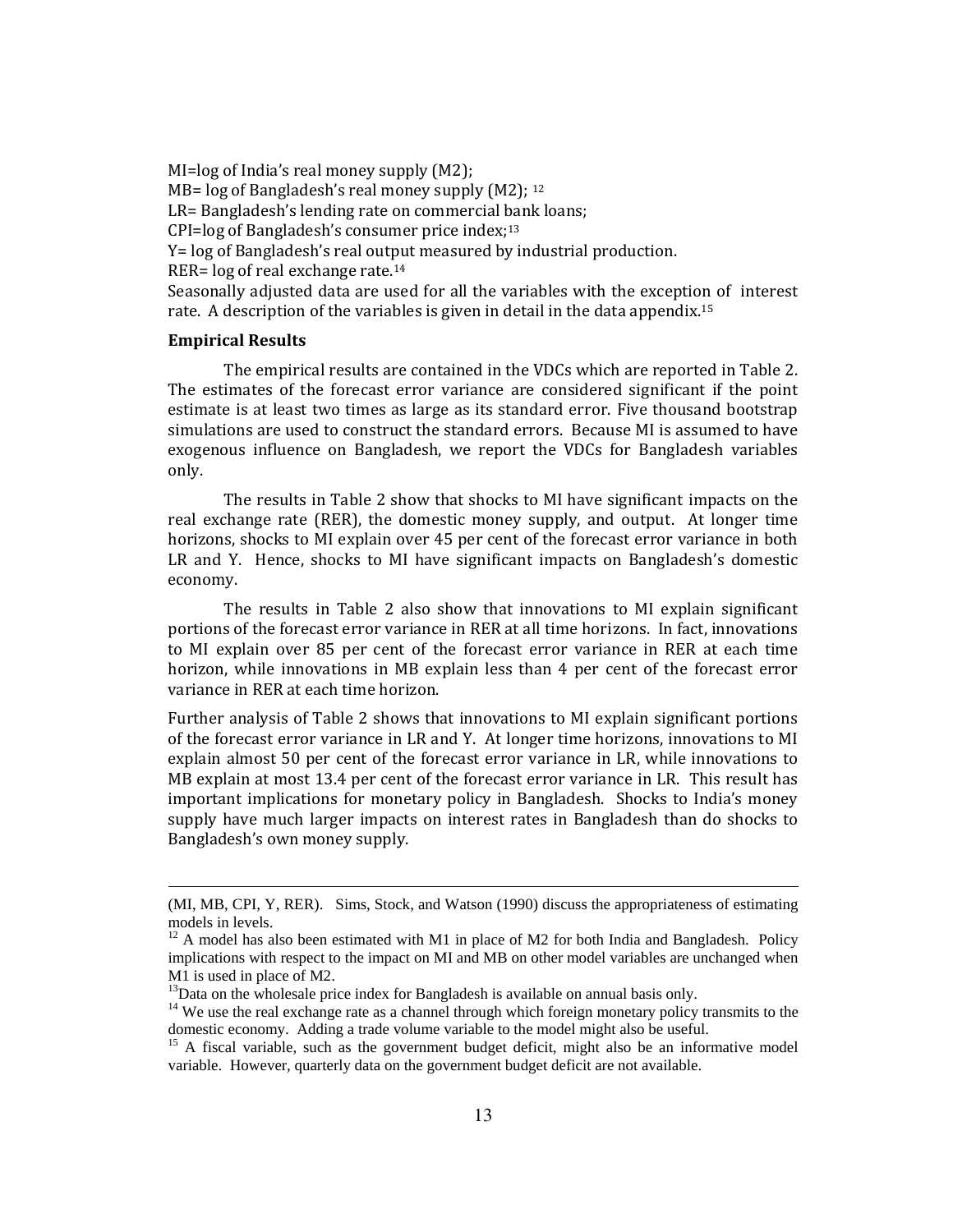### **Table 2**

### **Variance Decomposition of Bangladesh Variables**

| Horizon        | МI      | <b>RER</b> | <b>MB</b> | LR    | <b>CPI</b> | v     |
|----------------|---------|------------|-----------|-------|------------|-------|
| $\overline{4}$ | $85.2*$ | 11.8       | 0.7       | 1.7   | 0.2        | 0.3   |
| 8              | (4.5)   | $(3.3)*$   | (0.7)     | (1.0) | (0.4)      | (0.5) |
|                | 88.3*   | 6.7        | 2.7       | 1.7   | 0.4        | 0.2   |
| 12             | (4.5)   | $(2.4)^*$  | (1.6)     | (1.0) | (0.5)      | (0.4) |
|                | $87.1*$ | 5.3        | 3.1       | 2.7   | 1.2        | 0.7   |
| 16             | (5.8)   | (2.2)      | (1.9)     | (1.6) | (1.0)      | (0.7) |
|                | 87.0*   | 5.1        | 3.1       | 2.8   | 1.2        | 0.8   |
|                | (6.2)   | (2.2)      | (2.0)     | (1.8) | (1.1)      | (0.9) |

*Real Exchange Rate (RER)* 

*Real Money (MB)* 

| Horizon        | MI     | <b>RER</b> | <b>MB</b>  | LR    | <b>CPI</b> | Y         |
|----------------|--------|------------|------------|-------|------------|-----------|
|                |        |            |            |       |            |           |
| $\overline{4}$ | 8.7    | 2.1        | 83.4       | 0.7   | 3.3        | 1.8       |
|                | (15.6) | (4.1)      | $(14.8)$ * | (2.2) | (3.5)      | (3.3)     |
| 8              | 6.0    | 3.9        | 71.6       | 0.6   | 11.9       | 5.9       |
|                | (15.5) | (5.3)      | $(14.2)^*$ | (4.2) | (6.6)      | (5.7)     |
| 12             | 13.6   | 5.9        | 60.1       | 0.5   | 10.8       | 9.1       |
|                | (17.2) | (5.2)      | $(13.5)^*$ | (4.8) | (5.5)      | (5.7)     |
| 16             | 24.2   | 5.3        | 48.1       | 0.6   | 8.9        | 12.9      |
|                | (19.1) | (4.7)      | $(12.9)*$  | (4.8) | (5.1)      | $(5.7)^*$ |

*Lending Rate (LR)* 

| Horizon        | MI         | <b>RER</b> | <b>MB</b> | LR         | <b>CPI</b> | Y     |
|----------------|------------|------------|-----------|------------|------------|-------|
| $\overline{4}$ | 4.9        | 3.0        | 3.1       | 76.5       | 10.8       | 1.7   |
|                | (12.5)     | (4.4)      | (5.0)     | $(13.8)*$  | (8.0)      | (3.1) |
| 8              | 43.5       | 1.6        | 2.8       | 43.7       | 7.1        | 1.3   |
|                | $(19.1)^*$ | (3.3)      | (3.6)     | $(14.0)*$  | (4.8)      | (2.8) |
| 12             | 48.0       | 1.8        | 7.2       | 34.1       | 6.8(       | 2.1   |
|                | $(18.9)*$  | (3.6)      | (4.9)     | $(12.1)^*$ | (4.3)      | (3.3) |
| 16             | 47.3       | 1.5        | 13.4      | 27.0       | 8.7        | 2.1   |
|                | $(18.5)^*$ | (3.5)      | $(6.7)*$  | $(10.7)^*$ | (4.5)      | (3.2) |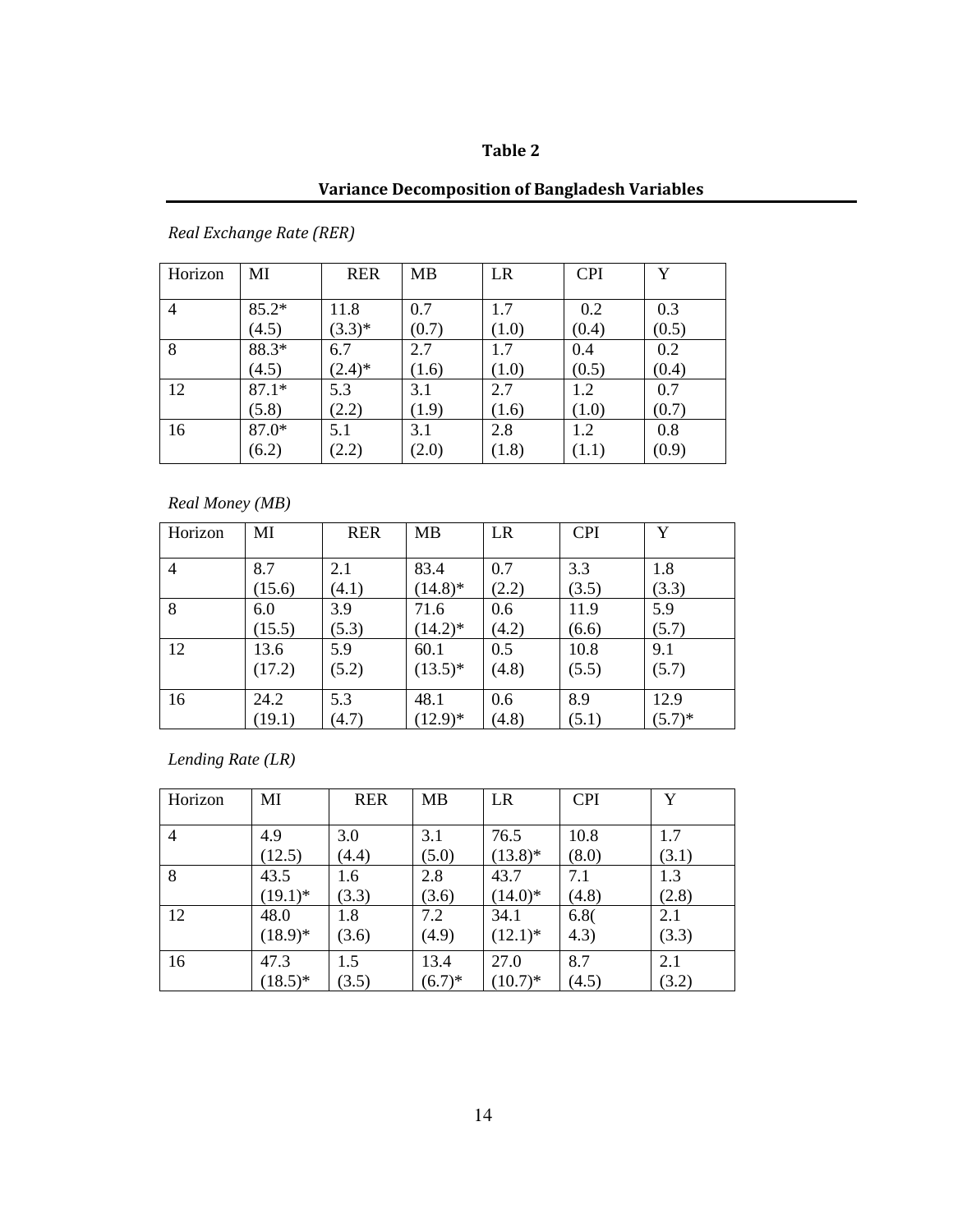*Price Level (CPI)*

| Horizon | MI     | <b>RER</b> | MB         | LR    | <b>CPI</b> | Y     |
|---------|--------|------------|------------|-------|------------|-------|
|         |        |            |            |       |            |       |
| 4       | 2.6    | 14.1       | 32.1       | 10.2  | 39.6       | 1.5   |
|         | (10.4) | (7.2)      | $(10.5)^*$ | (7.2) | $(9.3)*$   | (2.4) |
| 8       | 2.6    | 9.9        | 31.0       | 10.8  | 43.6       | 2.0   |
|         | (13.8) | (5.9)      | $(9.7)^*$  | (6.9) | $(10.3)*$  | (3.3) |
| 12      | 7.6    | 8.9        | 29.8       | 10.7  | 40.5       | 2.4   |
|         | (16.7) | (5.3)      | $(8.9)*$   | (6.2) | $(9.6)*$   | (3.4) |
| 16      | 16.7   | 7.9        | 26.0       | 10.4  | 36.7       | 2.2   |
|         | (18.2) | (4.8)      | $(8.0)*$   | (5.8) | $(8.9)*$   | (3.1) |

*Output (Y)*

| Horizon | MI         | <b>RER</b> | MB       | LR    | <b>CPI</b> | Y         |
|---------|------------|------------|----------|-------|------------|-----------|
| 4       | 16.4       | 5.9        | 13.5     | 3.0   | 6.6        | 54.7      |
|         | (15.3)     | (4.5)      | (7.8)    | (3.8) | (4.5)      | $(11.3)*$ |
| 8       | 33.1       | 5.6        | 12.7     | 1.9   | 5.1        | 41.6      |
|         | $(15.5)^*$ | (3.8)      | $(6.3)*$ | (2.9) | (3.5)      | $(9.2)*$  |
| 12      | 45.3       | 6.3        | 10.4     | 1.5   | 5.3        | 31.2      |
|         | $(16.0)*$  | (3.8)      | (6.0)    | (2.7) | (3.3)      | $(8.2)*$  |
| 16      | 56.3       | 5.3        | 7.5      | 1.6   | 4.4        | 24.9      |
|         | $(16.2)^*$ | (3.6)      | (5.5)    | (2.8) | (3.1)      | $(7.9)*$  |

Note: The entry in each cell represents the point estimate for the percentage of the forecast error variance in a given Bangladesh variable explained by innovations to the indicated variable. Standard errors are in parentheses. Point estimates are considered significant if they are twice as large as the standard error. \* indicates significance of the point estimate.

The lower portion of Table 2 shows VDCs for output in Bangladesh. These VDCs show that, at longer time horizons, innovations to MI explain over around 50 per cent of the forecast error variance in Y. In contract, innovations to MB explain at most 13.5 per cent of the forecast error variance in Y.

Table 2 also reveals that innovations to MB explain significant portions of the forecast error variance in Bangladesh's CPI and MB itself. The shocks to MB are particularly important in explaining the forecast error variance in CPI. Regardless of the time horizon, shocks to MB explain over 25 per cent of the forecast error variance in CPI. This amount is significant at each time horizon.

Shocks to MB also explain over 25 per cent of the forecast error variance in MB at each time horizon. It is interesting to note that, although shocks to MI explain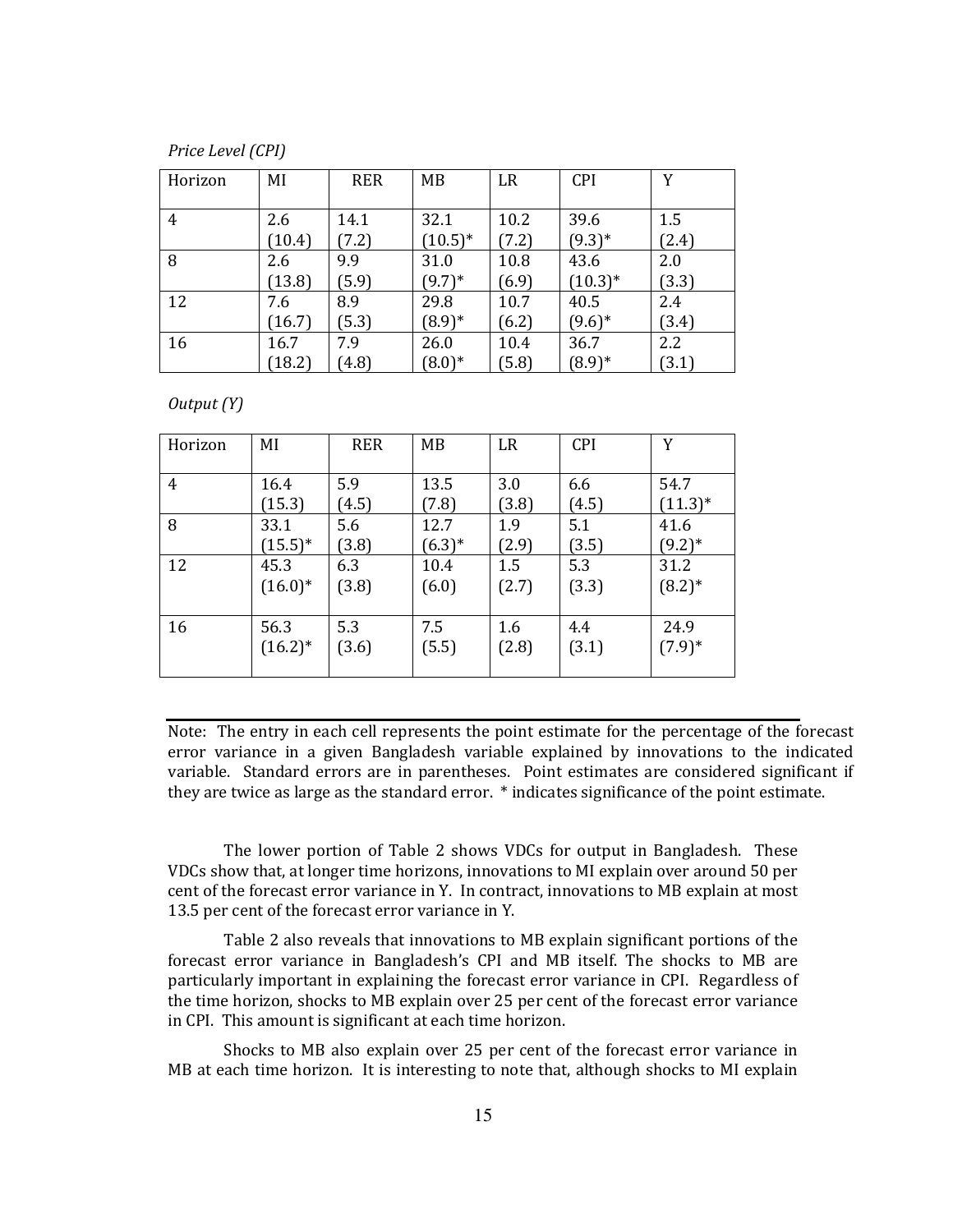significant portions of the forecast error variance in LR at each time horizon, shocks to MI never explain significant portions of the forecast error variance in  $MB<sup>16</sup>$  That is, shocks to India's money supply have significant impacts on Bangladesh's interest rate, but not Bangladesh's money supply.

#### **VI. Conclusions**

In this paper, we have examined the impact of monetary shocks on economic aggregates in Bangladesh. Specifically, the impact of monetary shocks in altering key macroeconomic variables such as the interest rate, price level, exchange rate and output was examined. Since the impact of both domestic monetary shocks and foreign monetary shocks was examined, the Indian money supply was used as the measure of foreign monetary shocks.

Our results indicate that domestic (MB) monetary shocks have significant impacts on domestic variables. Perhaps more importantly, our results indicate that shocks to MB have significant impacts on domestic price level (CPI) and domestic income (Y). Our results also show that shocks to MB have significant impacts on LR at longer time horizons. Our results also show that shocks to MB have significant impact on CPI. This is not the case of MI. Shocks to MI do not appear to have an influence on CPI.

The results also show that shocks to Indian money supply (MI) have important impact on Bangladesh's domestic variables. Specifically, shocks to MI have significant impacts on the real exchange rate (RER). In this paper, we used Taka/Rupee exchange rate which works in favor of India which increased India's export to Bangladesh. The VDCs show that shocks to MI have larger impacts on Y than shocks to MB which also make sense due to higher degree of integration in terms of goods and services and cross border effect and favorable exchange rate policy of India.

The results are not surprising in the context of an integrated world economy. In this regard, the results of the study by Ozdemir (2008) may be cited which conclude that the indirect effects originating from a trade partner are found to have significant impact on a small open economy more than equal sized shocks coming from non‐partner countries. The partner country's indirect effect is found to be mitigated by participating in a monetary policy coordination regime. Therefore, in order to avoid contagion effect originating from trade partner countries, Bangladesh should start persuading coordinated monetary policy.

<sup>&</sup>lt;sup>16</sup> At the 16 quarter time horizon, the point estimate for the amount of the forecast error variance in MB explained by shocks to MI approaches 25 per cent. However, due to the large standard error, this point estimate is not considered significant.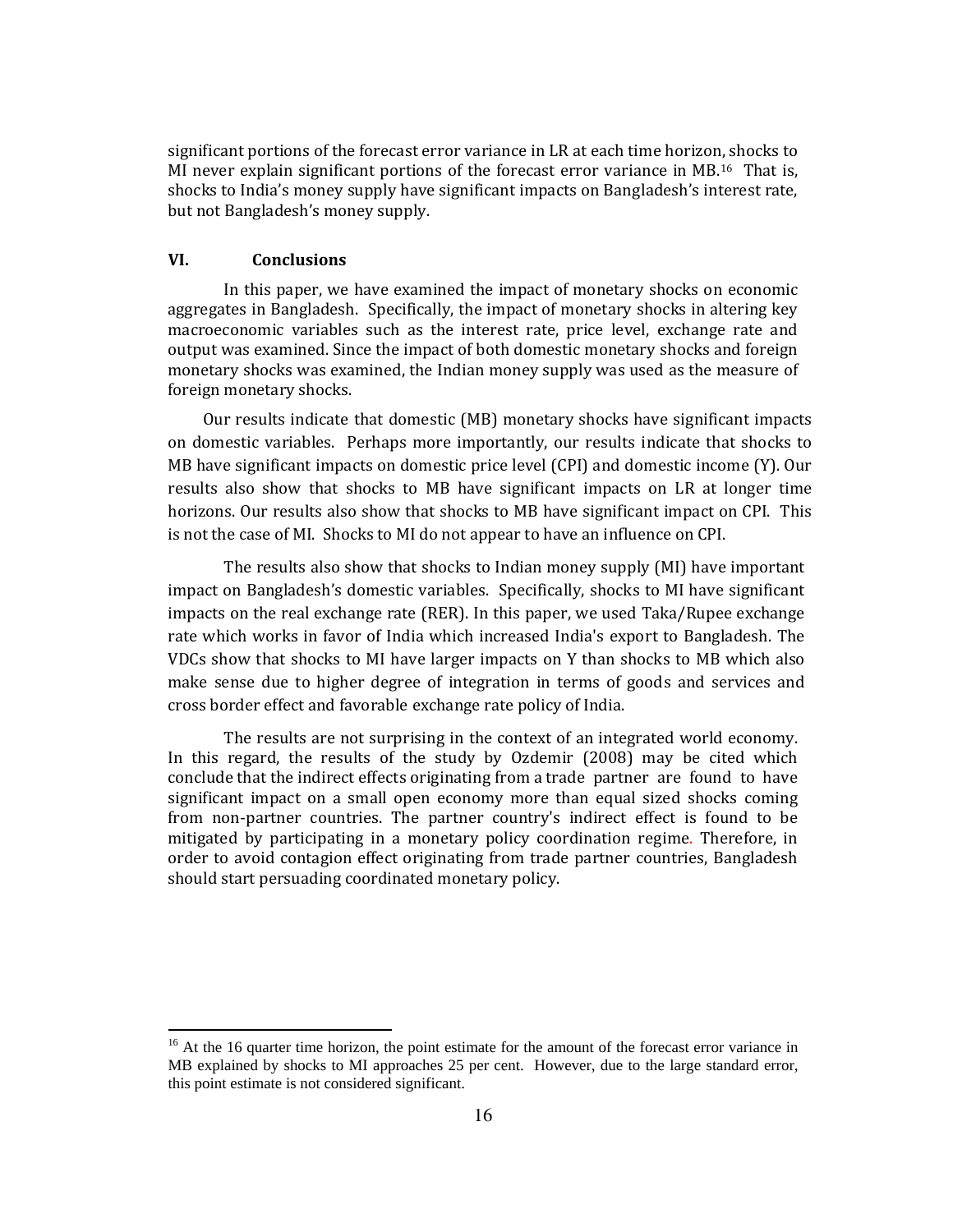#### **References**

Ahmed, Mudabber, "Money‐Income and Money‐Price Causality in Selected SAARC Countries: Some Econometric Exercises." *The Indian Economic Journal* (July‐ September 2002‐03), pp. 55‐62.

Amuedo‐Dorantes, Catalina; Wheeler, Mark, "An Empirical Analysis of the European Union's Impact on Spanish Economic Performance," *Applied Economics*, (June 2001), pp. 1001‐1008.

Annual Reports, Various Issues, Reserve Bank of India

Basurto, Gabriela; Ghosh, Atish, "The Interest Rate‐Exchange Rate Nexus in Asian Crisis Countries," *IMF Working Paper 00/19,* International Monetary Fund, Washington, DC.

Bernanke, B., "Alternative Explanations of the Money‐Income Correlation," *Carnegie-Rochester Conference Series on Public Policy,* (Autumn 1986), pp. 49‐100.

Bernanke, B.; Blinder, A. S., "The Federal Funds Rate and the Channels of Monetary Transmission," *American Economic Review*, (September 1992), pp. 901‐921.

Bernanke, B.S., Gertler, M. and Watson, M., "Systematic Monetary Policy and the Effects of Oil Price Shocks, " *Brookings Papers on Economic Activity*, (1997), pp. 91‐ 142.

Borda, P; Manioc, O; Montauban, G.T., "The Contribution of U.S. Monetary Policy to Caribbean Business Cycles," *Social and Economic Studies*, Special Issue, (June‐ Septermber 2000), pp. 225‐250.

Cushman, David; Zha, Tao, "Identifying Monetary Policy in a Small Open Economy Under Flexible Exchange Rates," *Federal Reserve Bank of Atlanta*, *Working Paper 957,* (October 1995), pp. 1‐32.

*Economic Trends*, Bangladesh Bank, Dhaka, Bangladesh, (various issues).

Enders, W., Applied Econometric Time Series, John Wiley & Sons, New York, NY, (1995).

Farrell, Mike, "International Impact of U.S. Money Supply: The Case of Mexico," *American Economic Review,* (June 1980), pp. 433‐443.

Fleming, J. M., "Domestic Financial Policy Under Fixed and Under Floating Exchange Rates," International Monetary Fund *Staff Papers*, (November 1962), pp. 569‐79.

Friedman, Benjamin; Kuttner, K., "Money, Income, Prices, and Interest Rates," *American Economic Review*, (June 1992), pp. 472‐492

Hoffmaister, A., J. Roldos; P. Wickman, "Macroeconomic Fluctuations in Sub‐Saharan Africa," *IMF Working Paper No. 97.82*, (July 1997).

Hossain Akhtar (1995), Inflation, Economic Growth and the Balance of Payments in Bangladesh: A Macroeconomic Study (Delhi: The Oxford University Press; Dhaka: The University Press Limited, 1995). (ISBN:0‐19‐563108 0, pp.viii+396)

Hossain Akhtar (1996a), Macroeconomic Issues and Policies: The Case of Bangladesh (New Delhi/Thousand Oaks/London: The Sage Publications; Dhaka: The University Press Limited, 1996). (ISBN:81‐7036‐513‐9, India HB: ISBN:0‐8039‐92793, US‐HB, pp.333)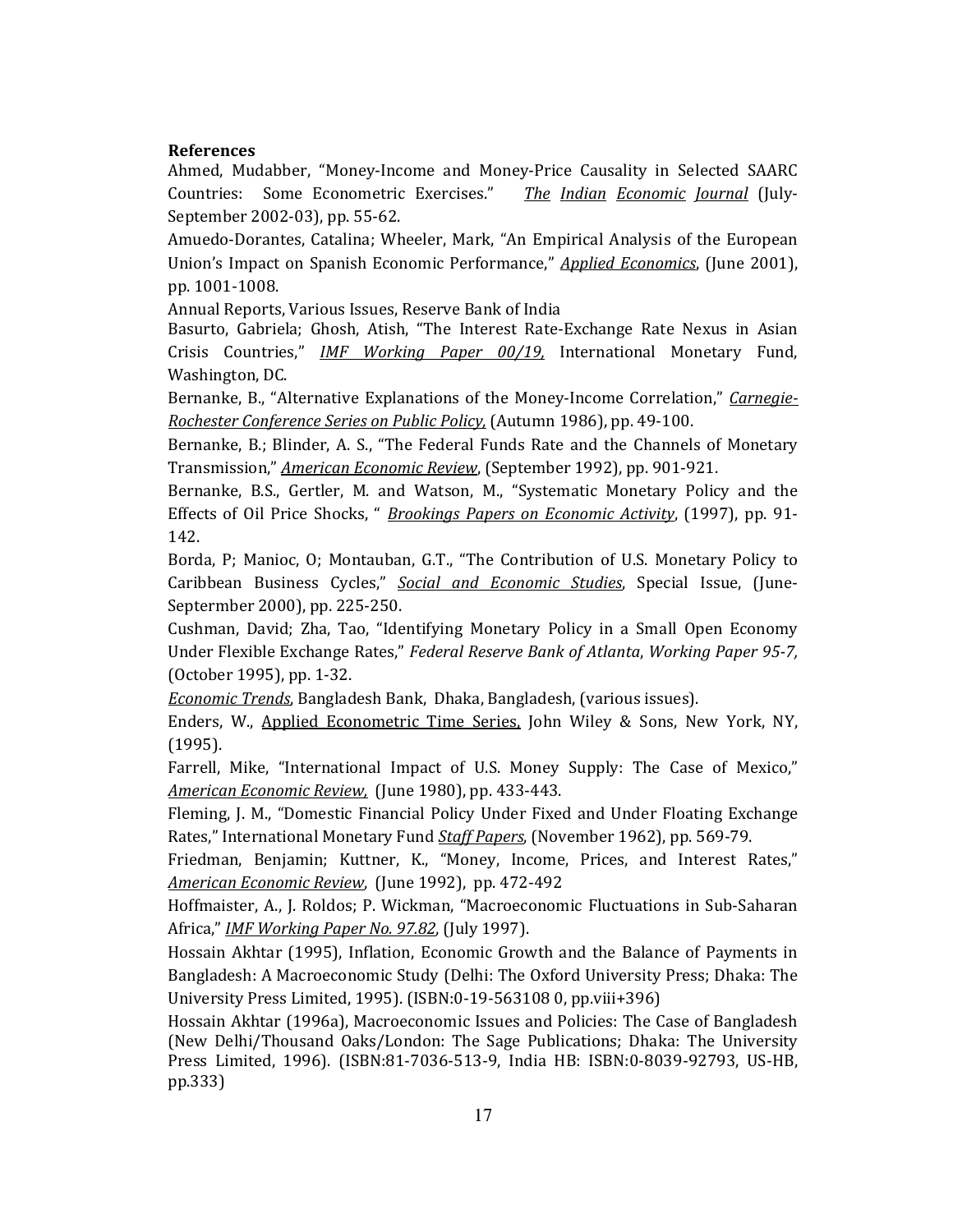Hossain Akhtar(2000), Exchange Rates, Capital Flows and International Trade, Dhaka: The University Press Limited, 2000.

Hossain Akhtar (1996a), Macroeconomic Issues and Policies: The Case of Bangladesh (New Delhi/Thousand Oaks/London: The Sage Publications; Dhaka: The University Press Limited, 1996). (ISBN:81‐7036‐513‐9, India HB: ISBN:0‐8039‐92793, US‐HB, pp.333)

 Hossain Akhtar (2000), Exchange Rates, Capital Flows and International Trade, Dhaka: The University Press Limited, 2000.

Leeper, Eric M.; Sims A. Christopher; Zha, Tao, "What Does Monetary Policy Do?" *Brookings Papers on Economic Activity,* (1996), pp.1‐78.

McCandless Jr, George T.; Weber E. Warren, "Some Monetary Facts," Federal Reserve Bank of Minneapolis *Quarterly Review* ,(Summer, 1995), pp. 2‐11.

McMillin, W.D., "Monetary Policy and Bank Portfolios," *Journal of Economics and Business*, (October 1996), pp. 315‐335.

Mixon, J. Wilson; Pratt J. Leila; Wallace, S. Myles, "Cross-National Money to Income Causality: U.S. Money to U.K. Income," *Journal of Money, Credit and Banking,* (November 1979), pp. 419‐426.

Mohan; R, "Monetary Policy and Exchange Rate Frameworks: The Indian Experience Presentation by Deputy Governor, Reserve Bank of India at the Second High Level Seminar on Asian Financial Integration organized by the International Monetary Fund and Monetary Authority of Singapore in Singapore on May 25, 2006.

Mundell, R., "Capital Mobility and Stabilization Policy under Fixed and Flexible Exchange Rates", *The Canadian Journal of Economics and Political Science,"* (November 1963), pp. 475‐485.

Ozdemir,Nilufer (2008), Effects of Monetary Policy Coordination on the Transmission o f External Shocks to Small Open Economies ",University of North Carolina at Chapel Hill s, November .

Parikh, A.; Starmer, C., "The Relationship Between the Money Supply and Prices in Bagladesh," *Bangladesh Development Studies*, (September 1988), pp. 60 ‐ 70.

Parry, T. Robert, (1998), "Conducting Monetary Policy in a Global Economy," *National Association for Business Economics,* October.

Reddy, Y. V., "Role of Monetary Policy in Attaining Growth with Stability: The Indian Experience," Address by Governor, Reserve Bank of India at the Bank of Greece, Athens, Greece on April 2, 2007.

Sheehan, Richard G. "U.S. Influence on Foreign Monetary Policy," *Journal of Money, Credit and Banking,* (November 1992), pp. 447‐464.

Sims, C.A., "Interpreting the Macroeconomic Time Series Facts: The Effects of Monetary Policy," *European Economic Review*, (June 1992), pp. 975‐1000.

Sims, C.A., Stock, J.M,, Watson, M., "Inference in Linear Time Series Models," *Econometrica,* (January 1990), pp. 113‐144.